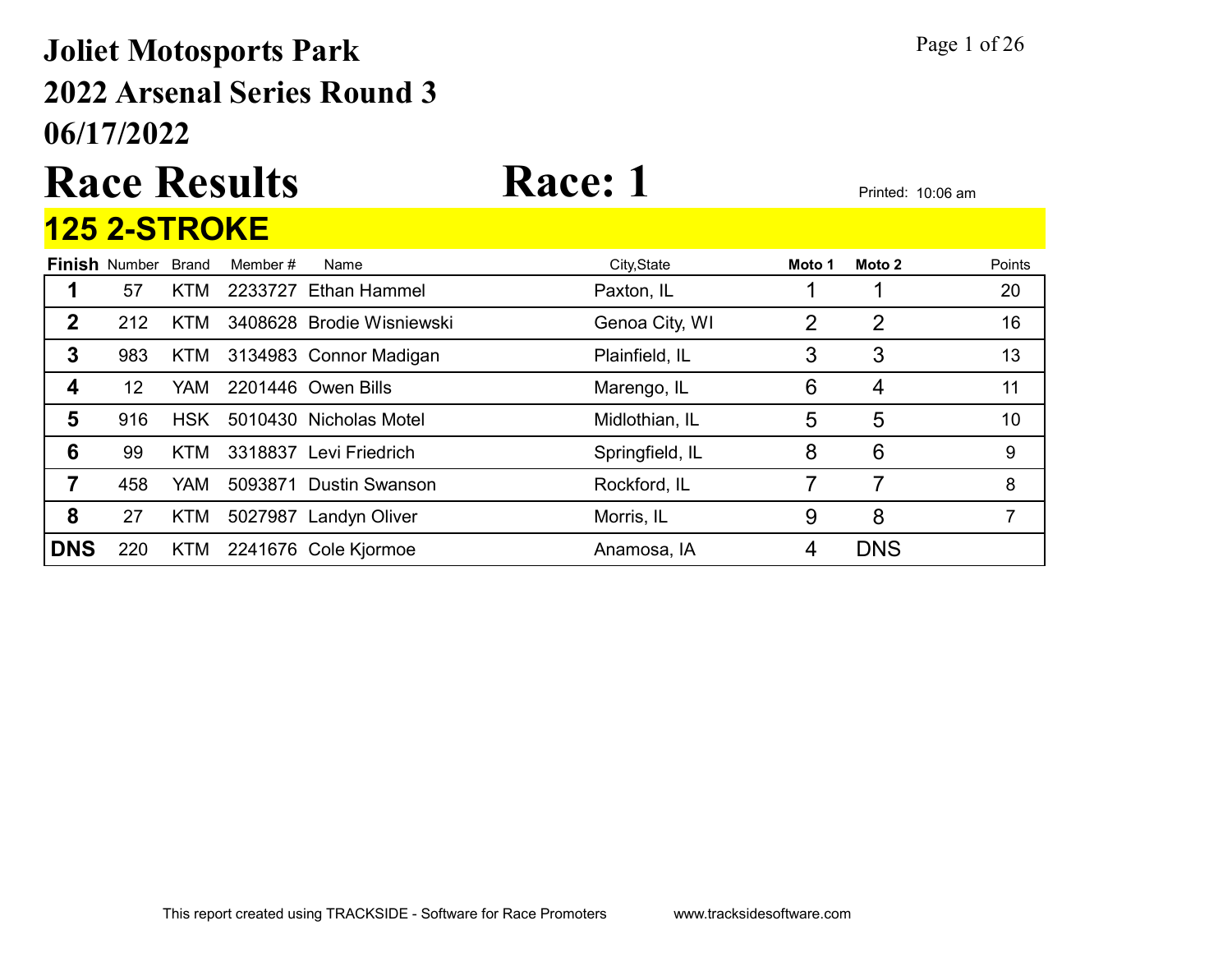## 06/17/2022 2022 Arsenal Series Round 3 Joliet Motosports Park Page 2 of 26

### Race Results Race: 2 Printed: 10:06 am 50 JR (4-6)

| <b>Finish Number</b> | <b>Brand</b> | Member#                           | Name | City, State                                                                                                                                                                                                                                                                                                                                                                                                                                   | Moto 1         | Moto <sub>2</sub> | Points         |
|----------------------|--------------|-----------------------------------|------|-----------------------------------------------------------------------------------------------------------------------------------------------------------------------------------------------------------------------------------------------------------------------------------------------------------------------------------------------------------------------------------------------------------------------------------------------|----------------|-------------------|----------------|
| 999                  | <b>KTM</b>   |                                   |      | Manhattan, IL                                                                                                                                                                                                                                                                                                                                                                                                                                 | 4              | 1                 | 20             |
| 632                  | <b>COB</b>   |                                   |      | Atkinson, IL                                                                                                                                                                                                                                                                                                                                                                                                                                  | 3              | $\overline{2}$    | 16             |
| 390                  | <b>COB</b>   |                                   |      | Maple Park, IL                                                                                                                                                                                                                                                                                                                                                                                                                                | $\overline{2}$ | 3                 | 13             |
| $\overline{7}$       | <b>COB</b>   |                                   |      | Freeport, IL                                                                                                                                                                                                                                                                                                                                                                                                                                  | 6              | 4                 | 11             |
| 925                  | <b>KTM</b>   |                                   |      | Tinley Park, IL                                                                                                                                                                                                                                                                                                                                                                                                                               | 7              | 5                 | 10             |
| 15                   | <b>COB</b>   |                                   |      | Princeville, IL                                                                                                                                                                                                                                                                                                                                                                                                                               | 5              | <b>DNS</b>        |                |
| $\pmb{\mathsf{X}}$   | <b>COB</b>   |                                   |      | Cedar Lake, IN                                                                                                                                                                                                                                                                                                                                                                                                                                | <b>DNS</b>     | <b>DNS</b>        |                |
|                      |              |                                   |      |                                                                                                                                                                                                                                                                                                                                                                                                                                               |                |                   |                |
| <b>Finish Number</b> | <b>Brand</b> | Member#                           | Name | City, State                                                                                                                                                                                                                                                                                                                                                                                                                                   | Moto 1         | Moto <sub>2</sub> | Points         |
| 513                  | <b>COB</b>   |                                   |      | Spring Grove, IL                                                                                                                                                                                                                                                                                                                                                                                                                              |                | 1                 | 20             |
| 352                  | <b>COB</b>   |                                   |      | Loves Park, IL                                                                                                                                                                                                                                                                                                                                                                                                                                | 4              | $\overline{2}$    | 16             |
| 14                   | <b>KTM</b>   |                                   |      | Princeville, IL                                                                                                                                                                                                                                                                                                                                                                                                                               | 3              | 3                 | 13             |
| 247                  | <b>COB</b>   |                                   |      | Las Vegas, MI                                                                                                                                                                                                                                                                                                                                                                                                                                 | 5              | 4                 | 11             |
| 317                  | <b>COB</b>   |                                   |      | Cary, IL                                                                                                                                                                                                                                                                                                                                                                                                                                      |                | 5                 | 10             |
| $5\phantom{.0}$      | <b>KTM</b>   |                                   |      | Sandwich, IL                                                                                                                                                                                                                                                                                                                                                                                                                                  | 7              | 6                 | 9              |
| 22                   | <b>COB</b>   |                                   |      | Bonfield, IL                                                                                                                                                                                                                                                                                                                                                                                                                                  | 8              | 7                 | 8              |
| 731                  | <b>KTM</b>   |                                   |      | Mokena, IL                                                                                                                                                                                                                                                                                                                                                                                                                                    | 6              | 8                 | $\overline{7}$ |
| 102                  | <b>COB</b>   |                                   |      | Milton, WI                                                                                                                                                                                                                                                                                                                                                                                                                                    | 9              | 9                 | 6              |
| 720                  | <b>KTM</b>   |                                   |      | Chicago, IL                                                                                                                                                                                                                                                                                                                                                                                                                                   | 10             | 10                | 5              |
|                      |              | <u>JU JK (4-0)</u><br>50 SR (7-8) |      | 5058999 Otis Eagan<br>2405684 Kolm Sloan<br>5053398 Carmen Manno Jr.<br>5052944 Brayden Hastings<br>5088976 Declan Harrington<br>2390223 Denver Potter<br>2420126 Anthony Jobbe<br>5021500 Brayden Heinrichs<br>3961806 Finn Mccabe<br>5050098 Karson Connolly<br>5018926 Eli Aldana<br>5053266 Hunter Cullom<br>2424053 Paxton Neill<br>5022247 Kenedi Hinich<br>2420637 Cayden Mathews<br>5036383 Maxwell Meyers<br>2420655 Lucian Komperda |                |                   |                |

This report created using TRACKSIDE - Software for Race Promoters www.tracksidesoftware.com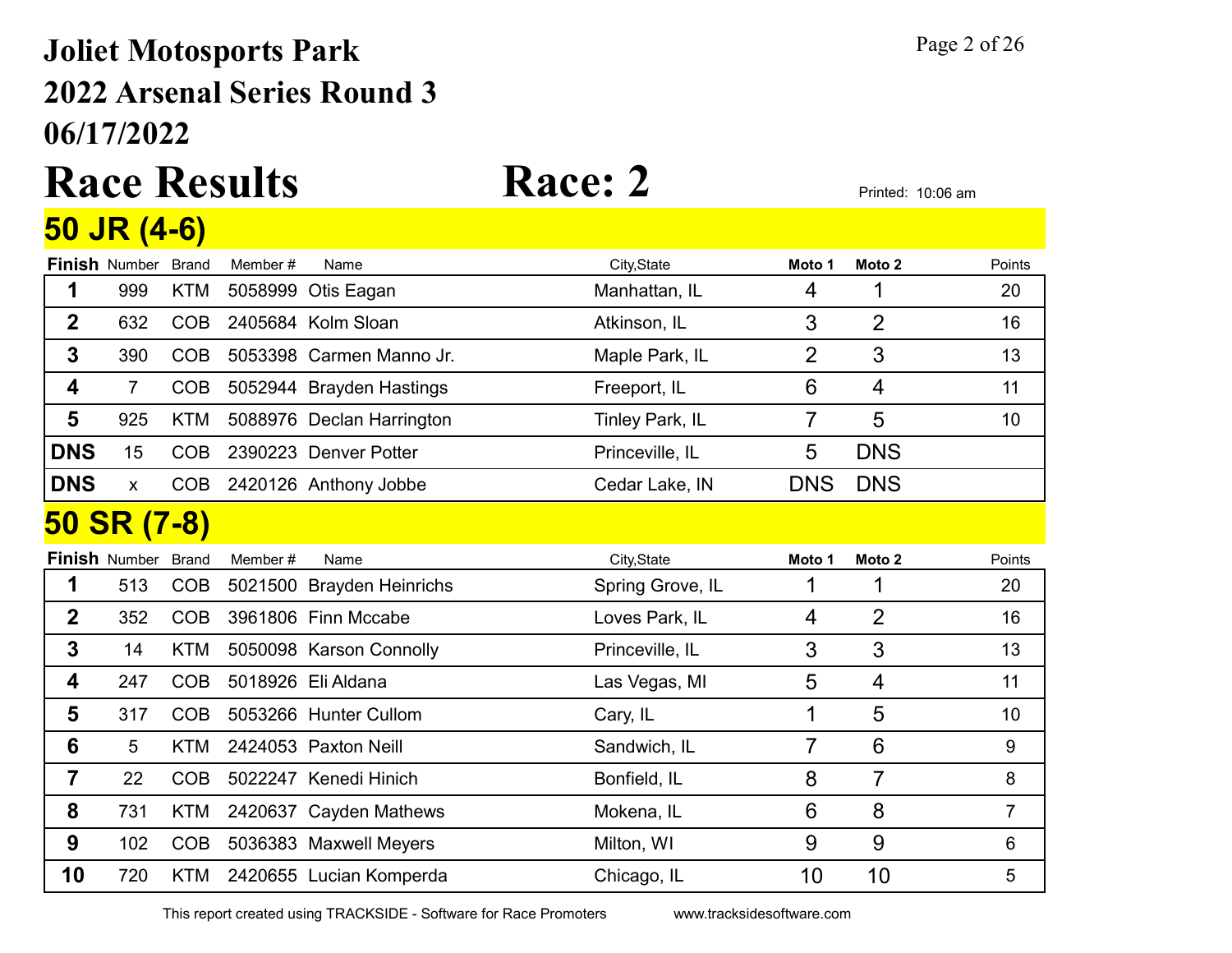## 06/17/2022 2022 Arsenal Series Round 3 Joliet Motosports Park Page 3 of 26

|                          |                            |     | <b>Race Results</b> |                           | <b>Race: 2</b> |        |            | Printed: 10:06 am |  |  |
|--------------------------|----------------------------|-----|---------------------|---------------------------|----------------|--------|------------|-------------------|--|--|
|                          | 50 SR (7-8)                |     |                     |                           |                |        |            |                   |  |  |
|                          | <b>Finish Number Brand</b> |     | Member #            | Name                      | City, State    | Moto 1 | Moto 2     | Points            |  |  |
| <b>DNS</b> 514           |                            |     |                     | COB 5074514 Zeyden Lawson | Dekalb, IL     | 2      | <b>DNS</b> |                   |  |  |
| <b>50 ELECTRIC (4-8)</b> |                            |     |                     |                           |                |        |            |                   |  |  |
|                          | <b>Finish Number Brand</b> |     | Member#             | Name                      | City, State    | Moto 1 | Moto 2     | Points            |  |  |
|                          | 88                         | KTM |                     | 5020392 Micah Eales       | Marion, IA     |        |            | 10                |  |  |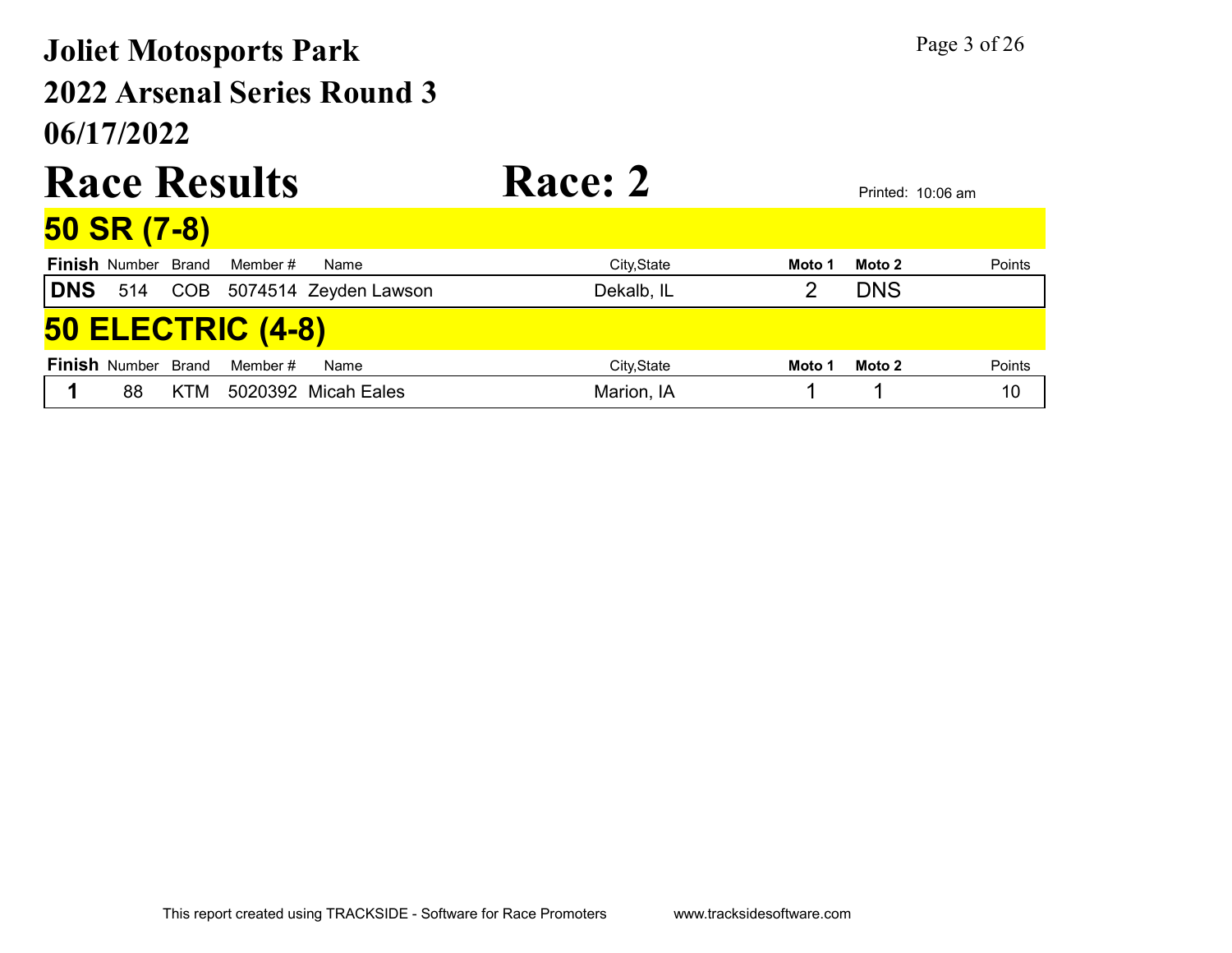## 06/17/2022 2022 Arsenal Series Round 3 Joliet Motosports Park Page 4 of 26

# Race Results Race: 3 Printed: 10:06 am

## **SCHOOLBOY 1 (12-17)**

|             | <b>Finish Number</b> | Brand        | Member# | Name                       | City, State         | Moto 1         | Moto 2         | Points |
|-------------|----------------------|--------------|---------|----------------------------|---------------------|----------------|----------------|--------|
|             | 212                  | KTM          |         | 3408628 Brodie Wisniewski  | Genoa City, WI      |                |                | 20     |
| $\mathbf 2$ | $\overline{7}$       | <b>YAM</b>   |         | 2201460 Nathan Bills       | Morengo, IL         | 5              | $\overline{2}$ | 16     |
| 3           | 127                  | KTM          |         | 5026116 Jeremiah Wilson    | Manhattan, IL       | 4              | 3              | 13     |
| 4           | 99                   | KTM          |         | 3318837 Levi Friedrich     | Springfield, IL     | 6              | 4              | 11     |
| 5           | 799                  | <b>KAW</b>   |         | 2419905 John Swims         | Elburn, IL          | 7              | 5              | 10     |
| <b>DNF</b>  | 57                   | KTM          |         | 2233727 Ethan Hammel       | Paxton, IL          | 2              | <b>DNF</b>     | 9      |
| <b>DNS</b>  | 220                  | KTM          |         | 2241676 Cole Kjormoe       | Anamosa, IA         | 3              | <b>DNS</b>     |        |
|             |                      |              |         | <b>SCHOOLBOY 2 (14-17)</b> |                     |                |                |        |
|             | <b>Finish Number</b> | <b>Brand</b> | Member# | Name                       | City, State         | Moto 1         | Moto 2         | Points |
| 1           | 71                   | KTM          |         | 2316983 Conner Thompson    | Ogden, IL           |                |                | 10     |
| $\mathbf 2$ | 17                   | YAM          |         | 5054454 Anthony Hustead    | Plainfield, IL      | 3              | $\overline{2}$ | 7      |
| 3           | 20                   | YAM          |         | 5093982 Anthony Partridge  | Channahon, IL       | $\overline{2}$ | 3              | 4      |
| 4           | 607                  | <b>KAW</b>   |         | 5013665 Dawson Boyd        | Stillman Valley, IL | 4              | 4              | 3      |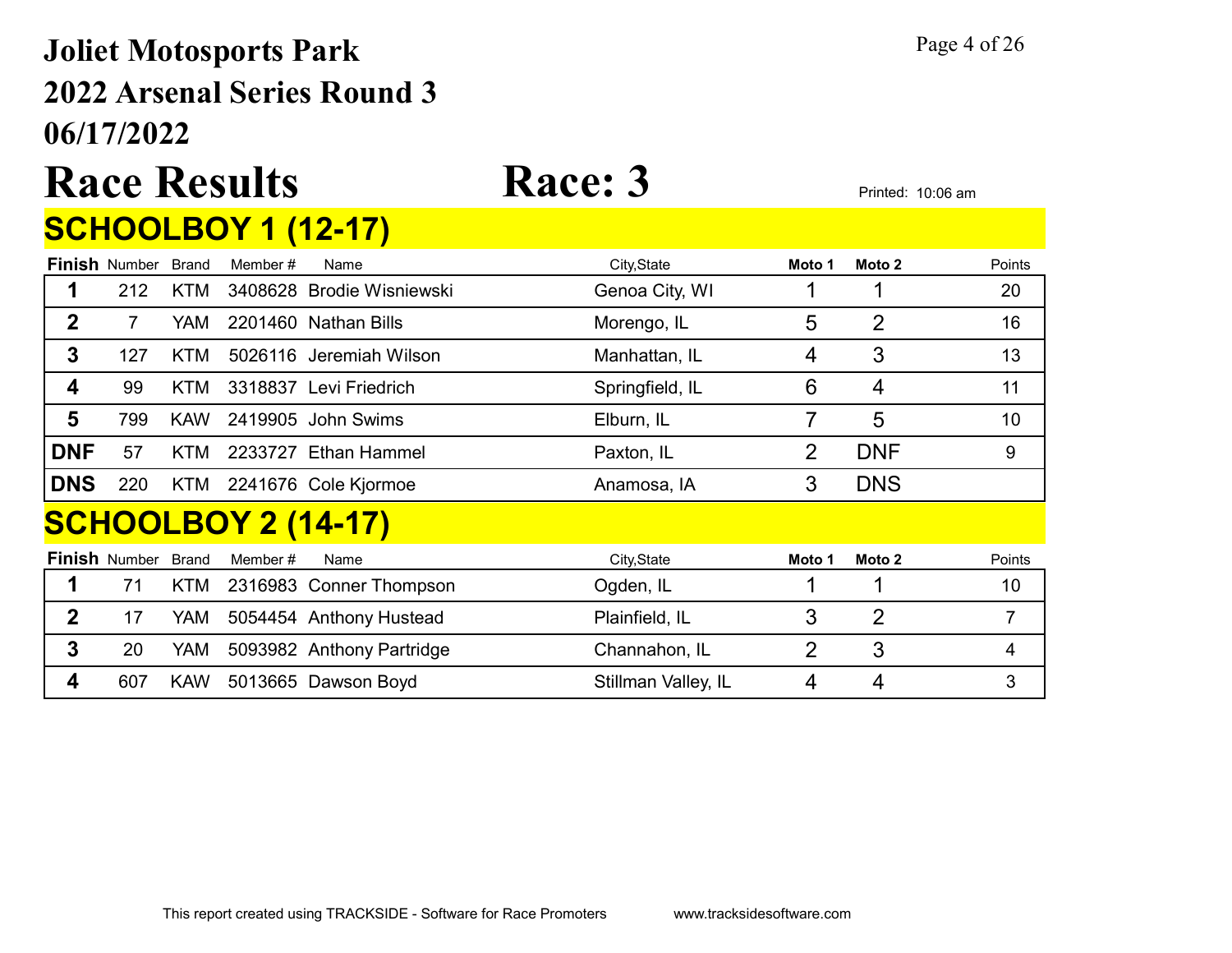### 06/17/2022 2022 Arsenal Series Round 3 Joliet Motosports Park Page 5 of 26

### Race Results Race: 4 65 BEG (7-11)

|                | <u>UU DLU (1-11)</u>       |              |         |                          |                   |                |                |                 |
|----------------|----------------------------|--------------|---------|--------------------------|-------------------|----------------|----------------|-----------------|
|                | <b>Finish Number Brand</b> |              | Member# | Name                     | City, State       | Moto 1         | Moto 2         | Points          |
| 1              | 26                         | <b>HSK</b>   |         | 2270572 Leila Wood       | Bonfield, IL      | 6              | 1              | 20              |
| $\overline{2}$ | 711                        | YAM          |         | 2363059 Kenneth Grace    | New Lenox, IL     | 1              | $\overline{2}$ | 16              |
| 3              | 10 <sup>°</sup>            | KTM          |         | 2420122 Aiden Tipton     | Fairbury, IL      | 5              | 3              | 13              |
| 4              | 777                        | <b>KAW</b>   |         | 5069612 William Swims    | Elburn, IL        | 3              | 4              | 11              |
| 5              | 507                        | KTM          |         | 5044708 Jaxson Mccoy     | Sandwich, IL      | <b>DNS</b>     | 5              | 10              |
| 6              | 726                        | <b>KAW</b>   |         | 5025624 Braxton Grayling | Braidwood, IL     | $\overline{2}$ | 6              | 9               |
| 7              | 721                        | <b>KAW</b>   |         | 5041575 Nevaeh Minnis    | Plano, IL         | 4              | 7              | 8               |
|                | 85 BEG (9-15)              |              |         |                          |                   |                |                |                 |
|                | <b>Finish Number</b>       | <b>Brand</b> | Member# | Name                     | City, State       | Moto 1         | Moto 2         | Points          |
| 1              | 23                         | YAM          |         | 5088989 Dylan Pjesky     | Sugar Grove, IL   | 1              | 1              | 10 <sup>°</sup> |
| $\overline{2}$ | 127                        | YAM          |         | 2434928 Joey Mordaunt    | Downers Grove, IL | 2              | $\overline{2}$ | $\overline{7}$  |
| $\mathbf{3}$   | 625                        | <b>SUZ</b>   |         | 3134494 Gage Buckley     | Romeoville, IL    | 3              | 3              | $\overline{4}$  |
|                | <b>GIRLS (8-13)</b>        |              |         |                          |                   |                |                |                 |
|                | <b>Finish Number Brand</b> |              | Member# | Name                     | City, State       | Moto 1         | Moto 2         | Points          |

1 515 YAM 4183324 Aby Buettner Sublette, IL DNF 1 10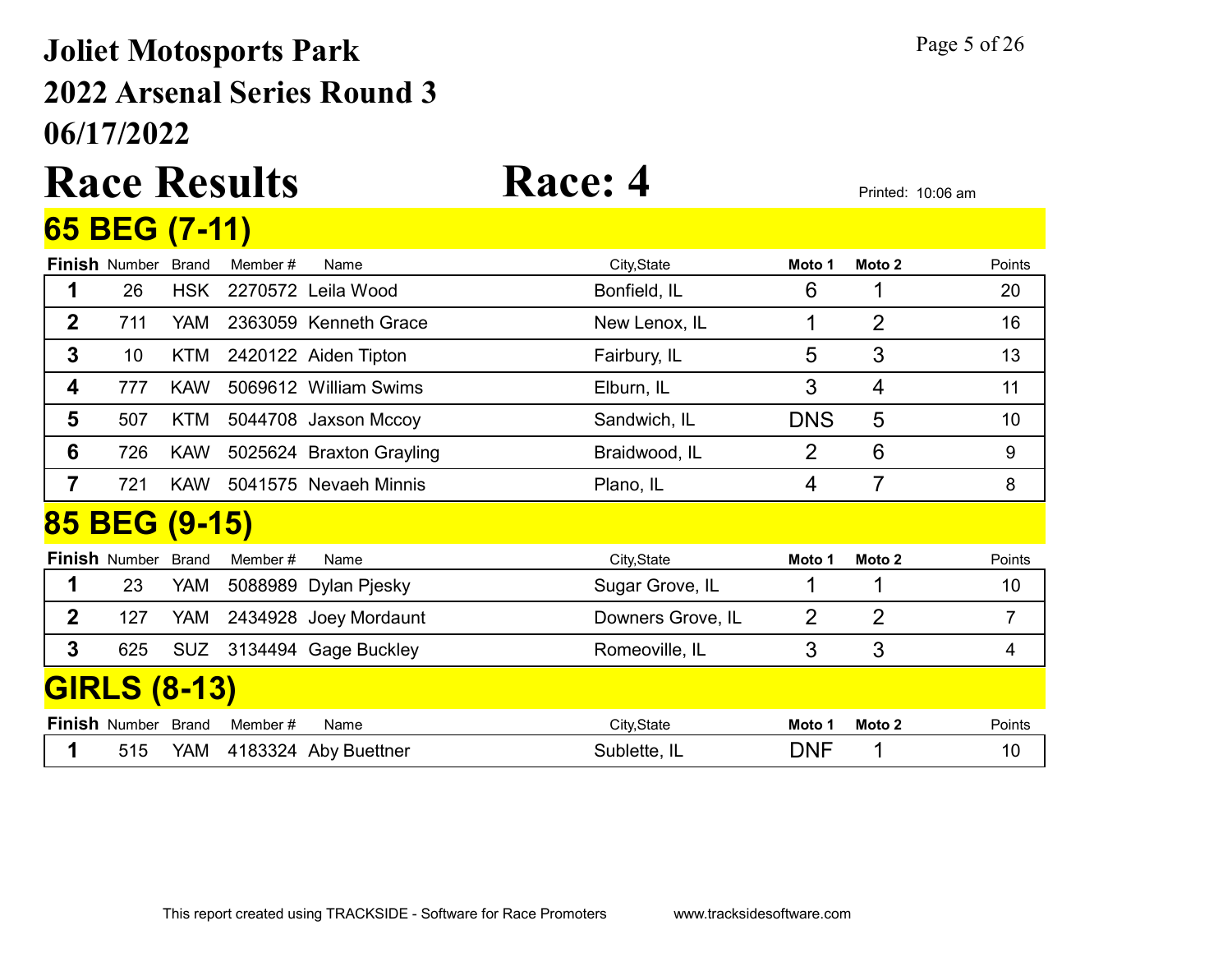## 06/17/2022 2022 Arsenal Series Round 3 Joliet Motosports Park Page 6 of 26

## Race Results Race: 5 Printed: 10:06 am OPEN C

|             | <b>Finish Number Brand</b> |            | Member # | Name                      | City, State     | Moto 1         | Moto 2         | Points |
|-------------|----------------------------|------------|----------|---------------------------|-----------------|----------------|----------------|--------|
| 1           |                            | <b>YAM</b> |          | 2201460 Nathan Bills      | Morengo, IL     |                |                | 20     |
| $\mathbf 2$ | 983                        | KTM        |          | 3134983 Connor Madigan    | Plainfield, IL  | $\overline{2}$ | $\overline{2}$ | 16     |
| 3           | 358                        | <b>KAW</b> |          | 3021738 Amos Vincent      |                 | 3              | 3              | 13     |
| 4           | 12                         | <b>YAM</b> |          | 2201446 Owen Bills        | Marengo, IL     | 10             | 4              | 11     |
| 5           | 712                        |            |          | SUZ 2121189 Kyle Harrison | Wonder Lake, IL | 4              | 5              | 10     |
| 6           | 177                        | KTM        |          | 5058906 Ryan Mushro       | Streator, IL    | 5              | 6              | 9      |
| 7           | 143                        | <b>KTM</b> |          | 699533 Tyler Spizzirri    | Frankfort, IL   |                | 7              | 8      |
| 8           | 17                         | YAM        |          | 5054454 Anthony Hustead   | Plainfield, IL  | 6              | 8              | 7      |
| 9           | 458                        | <b>YAM</b> |          | 5093871 Dustin Swanson    | Rockford, IL    | 9              | 9              | 6      |
| 10          | 477                        | <b>KTM</b> |          | 2872477 Kevin Mulligan    | Frankfort, IL   | 8              | 10             | 5      |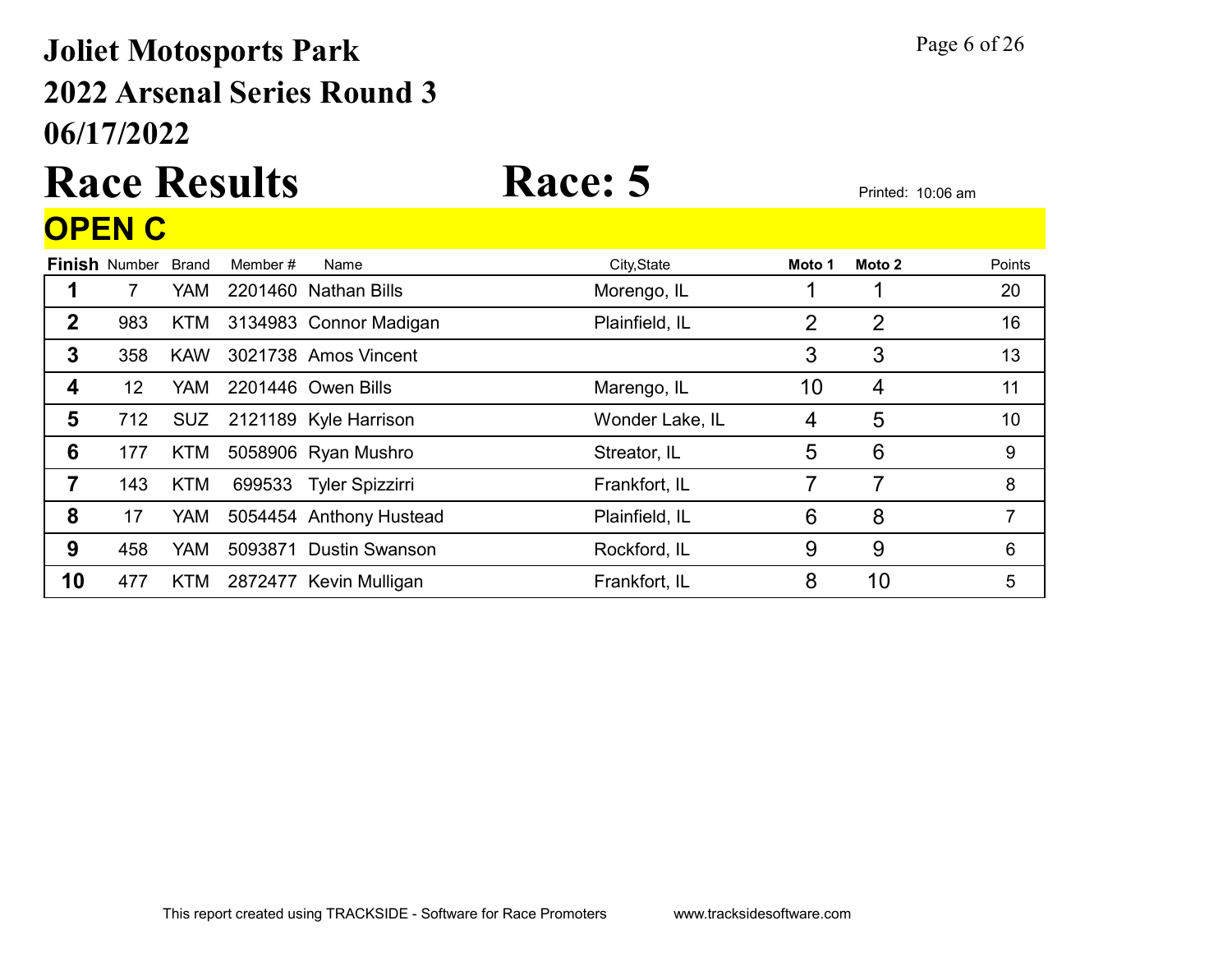### 06/17/2022 2022 Arsenal Series Round 3 Joliet Motosports Park Page 7 of 26

### Race Results Race: 6 Printed: 10:06 am 50cc SX OPEN (4-8)

|                |                      |              | <u>JUUL JA UF LIV (4"U)</u> |                           |                  |                |                |        |
|----------------|----------------------|--------------|-----------------------------|---------------------------|------------------|----------------|----------------|--------|
|                | <b>Finish Number</b> | <b>Brand</b> | Member#                     | Name                      | City, State      | Moto 1         | Moto 2         | Points |
| 1              | 513                  | <b>COB</b>   |                             | 5021500 Brayden Heinrichs | Spring Grove, IL |                |                | 20     |
| $\overline{2}$ | 14                   | <b>KTM</b>   |                             | 5050098 Karson Connolly   | Princeville, IL  | $\overline{2}$ | $\overline{2}$ | 16     |
| $\mathbf{3}$   | 726                  | <b>KTM</b>   |                             | 5025624 Braxton Grayling  | Braidwood, IL    | 5              | 3              | 13     |
| 4              | 247                  | <b>COB</b>   |                             | 5018926 Eli Aldana        | Las Vegas, MI    | 4              | 4              | 11     |
| 5              | 352                  | <b>HSK</b>   |                             | 3961806 Finn Mccabe       | Loves Park, IL   | 3              | 5              | 10     |
| 6              | 317                  | <b>COB</b>   |                             | 5053266 Hunter Cullom     | Cary, IL         | 7              | 6              | 9      |
| 7              | 5                    | KTM.         |                             | 2424053 Paxton Neill      | Sandwich, IL     | 6              | $\overline{7}$ | 8      |
| 8              | 22                   | <b>COB</b>   |                             | 5022247 Kenedi Hinich     | Bonfield, IL     | 9              | 8              | 7      |
| 9              | 999                  | KTM          |                             | 5058999 Otis Eagan        | Manhattan, IL    | 8              | 9              | 6      |
| 10             | 925                  | <b>KTM</b>   |                             | 5088976 Declan Harrington | Tinley Park, IL  | 13             | 10             | 5      |
| 11             | 102                  | <b>COB</b>   |                             | 5036383 Maxwell Meyers    | Milton, WI       | 10             | 11             | 4      |
| <b>DNF</b>     | 632                  | <b>COB</b>   |                             | 2405684 Kolm Sloan        | Atkinson, IL     | 12             | <b>DNF</b>     | 3      |
| <b>DNS</b>     | 514                  | <b>COB</b>   |                             | 5074514 Zeyden Lawson     | Dekalb, IL       | 11             | <b>DNS</b>     |        |
|                |                      |              |                             |                           |                  |                |                |        |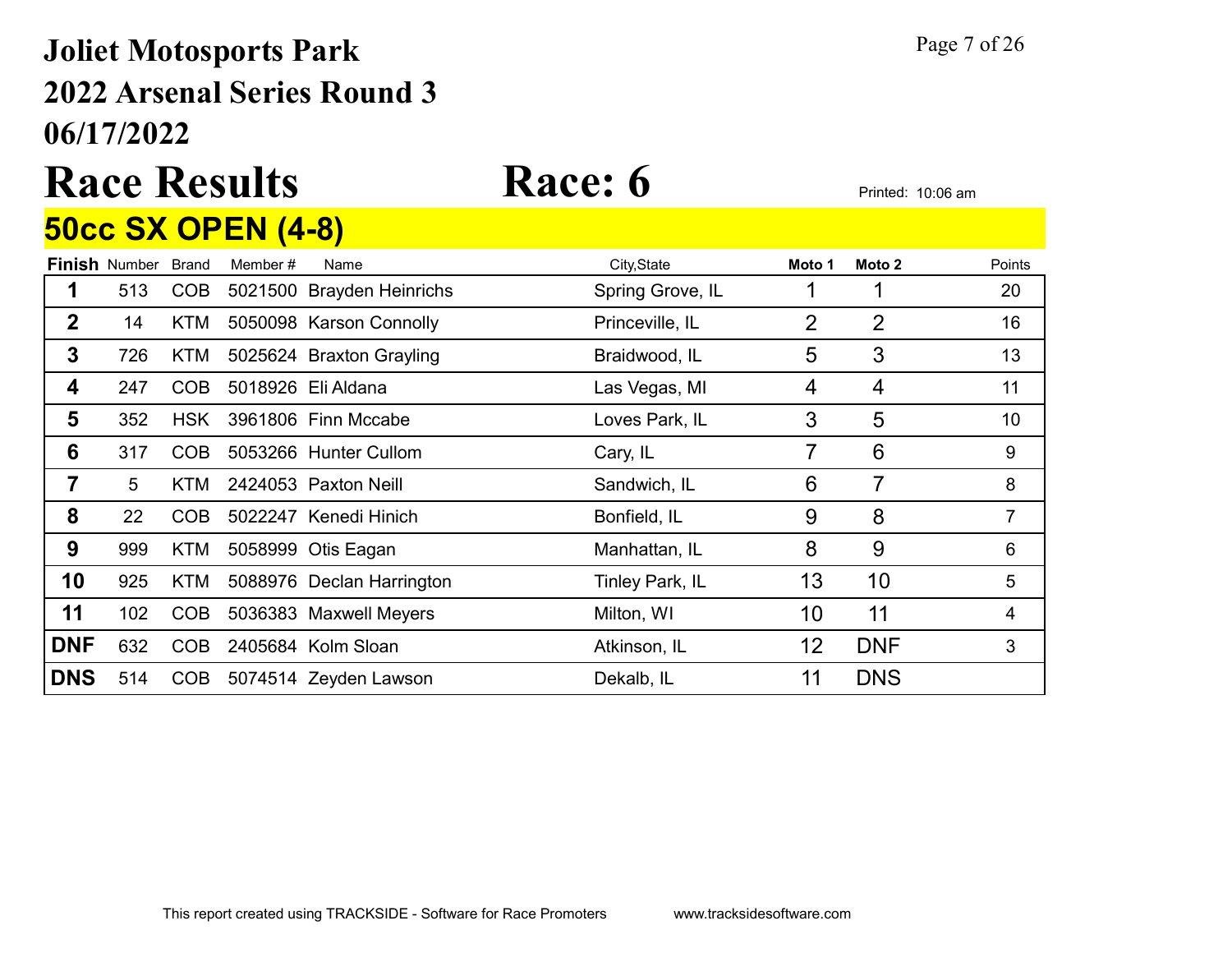### 06/17/2022 2022 Arsenal Series Round 3 Joliet Motosports Park Page 8 of 26

## Race Results Race: 7 Printed: 10:06 am 65 OPEN (7-11)

|                  | <b>Finish Number</b> | <b>Brand</b> | Member# | Name                     | City, State      | Moto 1     | Moto <sub>2</sub> | Points         |
|------------------|----------------------|--------------|---------|--------------------------|------------------|------------|-------------------|----------------|
| 1                | 27                   | <b>KTM</b>   |         | 2270571 Lucas Wood       | Bonfield, IL     | 2          |                   | 20             |
| $\boldsymbol{2}$ | 199                  | KTM          |         | 2276658 Ryder Salas      | Bristol, WI      | 3          | $\overline{2}$    | 16             |
| 3                | 49                   | <b>KTM</b>   |         | 5009549 Reed Neurohr     | Marseilles, IL   | 8          | 3                 | 13             |
| 4                | 154                  | KTM          |         | 5022936 Anthony Fucarino | Spring Grove, IL | 6          | 4                 | 11             |
| 5                | 121                  | YAM          |         | 2416656 Benjamin Zach    | Homer Glen, IL   | 4          | 5                 | 10             |
| 6                | 312                  | <b>GAS</b>   |         | 2416990 Sawyer Baima     | Seneca, IL       | 7          | $6\phantom{1}6$   | 9              |
| $\overline{7}$   | 121/                 | KTM          |         | 2416657 Christopher Zach | Homer Glen, IL   | 12         | 7                 | 8              |
| 8                | 111                  | KTM          |         | 2364886 William Neill    | Sandwich, IL     | 9          | 8                 | $\overline{7}$ |
| 9                | 33                   | <b>KTM</b>   |         | 3563060 Cole Stalker     | Ottawa, IL       | 13         | 9                 | 6              |
| 10               | 811                  | KTM          |         | 2406686 Nikko Husarik    | Crete, IL        | 15         | 10                | 5              |
| 11               | 810                  | <b>GAS</b>   |         | 2416991 Liam Baima       | Seneca, IL       | 14         | 11                | 4              |
| 12               | 309                  | <b>HSK</b>   |         | 2289725 Cole Johler      | Des Plaines, IL  | 1          | 12                | 3              |
| <b>DNF</b>       | 451                  | <b>KTM</b>   |         | 5015992 Ethan Escatel    | Mendota, IL      | 5          | <b>DNF</b>        | $\overline{2}$ |
| <b>DNS</b>       | 914                  | <b>KTM</b>   |         | 2406706 Bram Eagan       | Manhattan, IL    | <b>DNS</b> | <b>DNS</b>        |                |
| <b>DNS</b>       | 820                  | <b>KTM</b>   |         | 5093693 Sam Sundberg     | Homer Glen, IL   | <b>DNS</b> | <b>DNS</b>        |                |
|                  |                      |              |         |                          |                  |            |                   |                |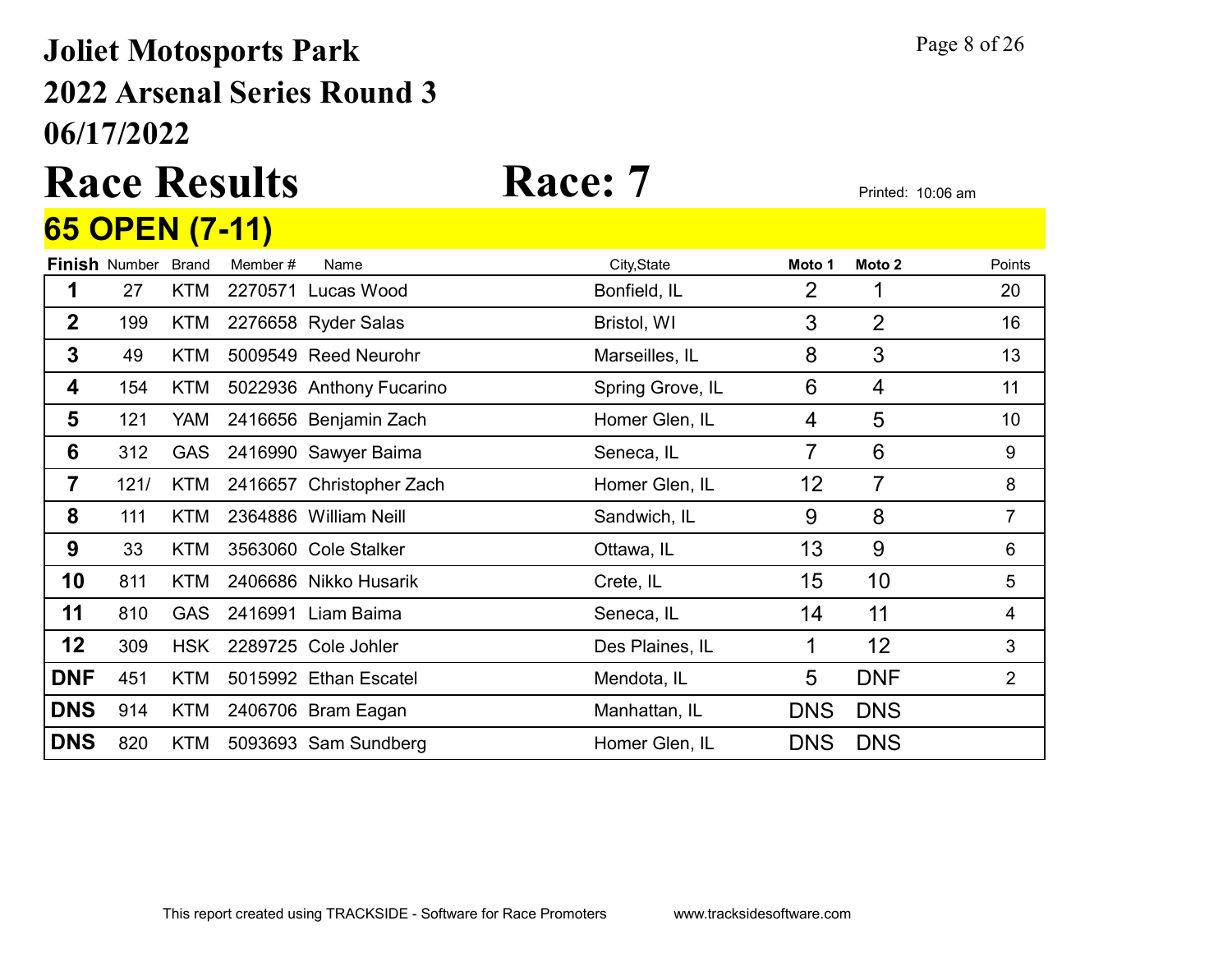### 06/17/2022 2022 Arsenal Series Round 3 Joliet Motosports Park Page 9 of 26

# Race Results Race: 8 Printed: 10:06 am

### **Finish** Number Brand Member # Name **City,State Moto 1 Moto 2** Points 85 SR (12-15) 1 57 HSK 3255525 Tanner Haddon Wilmington, IL 1 1 1 20 **2** 66 KTM 2236234 Jax Ellul Mokena, IL 2 2 2 16 **3** 614 KAW 5024327 Landon Brandt Marseilles, IL 8 3 3 13 **4** 322 KTM 5027991 Cutter Riebe **Cultation Coltawa, IL** 4 4 4 11 5 414 YAM 2353066 Nicholas Brookman Braidwood, IL 3 5 5 10 **6** 177 HSK 2291589 Clayton Borch Springfield, IL 6 6 6 9 **7** 99 YAM 2406733 Dominik Youngren New Lenox, IL 5 7 8 8 188 GAS 3704328 Greyson Eales Marion, IA 7 8 7 **9** 515 YAM 5046955 Tyler Crockett Coal City, IL 6 9 9 6 10 93 KAW 3506673 Joshua Gritter Beecher, IL 10 10 5 11 515/ YAM 4183324 Aby Buettner Sublette, IL 11 11 11 4 **12** 29 KAW 5094963 Tomasz Rusin **Lemont, IL** 12 12 3 **DNS** 222 KTM 2353069 Maxim Sirotek Plainfield, IL DNS DNS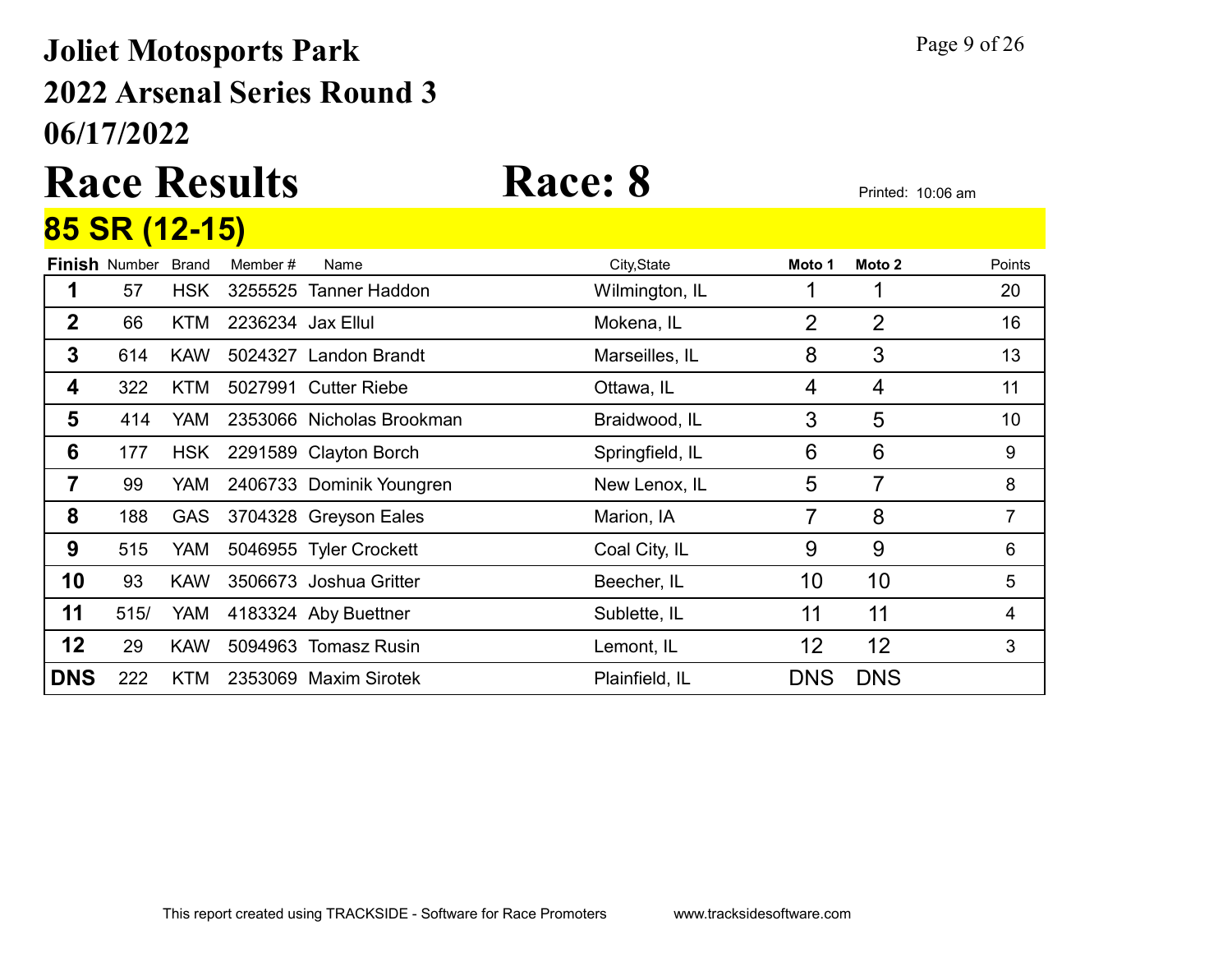## 06/17/2022 2022 Arsenal Series Round 3 Joliet Motosports Park Page 10 of 26

## Race Results Race: 9 Printed: 10:06 am 65 JR (7-9)

|                 | <b>Finish Number</b> | <b>Brand</b> | Member# | Name                      | City, State      | Moto 1         | Moto <sub>2</sub> | Points           |
|-----------------|----------------------|--------------|---------|---------------------------|------------------|----------------|-------------------|------------------|
| 1               | 49                   | <b>KTM</b>   |         | 5009549 Reed Neurohr      | Marseilles, IL   | 2              |                   | 20               |
| $\mathbf 2$     | 154                  | <b>KTM</b>   |         | 5022936 Anthony Fucarino  | Spring Grove, IL | 1              | $\overline{2}$    | 16               |
| $\mathbf 3$     | 121                  | YAM          |         | 2416656 Benjamin Zach     | Homer Glen, IL   | 8              | 3                 | 13               |
| 4               | 121/                 | <b>KTM</b>   |         | 2416657 Christopher Zach  | Homer Glen, IL   | 3              | $\overline{4}$    | 11               |
| 5               | 513                  | <b>GAS</b>   |         | 5021500 Brayden Heinrichs | Spring Grove, IL | 6              | 5                 | 10               |
| $6\phantom{1}6$ | 12/                  | <b>KTM</b>   |         | 2427911 Casen Bristol     | Ottawa, IL       | $\overline{7}$ | 6                 | 9                |
| $\overline{7}$  | 312                  | <b>GAS</b>   |         | 2416990 Sawyer Baima      | Seneca, IL       | 4              | $\overline{7}$    | 8                |
| <b>DNS</b>      | 54                   | <b>HSK</b>   |         | 3318424 Lincoln Paxton    | Kewanee, IL      | 5              | <b>DNS</b>        |                  |
| <b>DNS</b>      | 914                  |              |         | KTM 2406706 Bram Eagan    | Manhattan, IL    | <b>DNS</b>     | <b>DNS</b>        |                  |
|                 | 65 SR (10-11)        |              |         |                           |                  |                |                   |                  |
|                 | <b>Finish Number</b> | <b>Brand</b> | Member# | Name                      | City, State      | Moto 1         | Moto <sub>2</sub> | Points           |
| 1               | 309                  | <b>HSK</b>   |         | 2289725 Cole Johler       | Des Plaines, IL  | $\overline{2}$ | 1                 | 20               |
| $\mathbf 2$     | 27                   | <b>KTM</b>   |         | 2270571 Lucas Wood        | Bonfield, IL     | 1              | $\overline{2}$    | 16               |
| $\mathbf 3$     | 199                  | <b>KTM</b>   |         | 2276658 Ryder Salas       | Bristol, WI      | 3              | 3                 | 13               |
| 4               | 111                  | <b>KTM</b>   |         | 2364886 William Neill     | Sandwich, IL     | 5              | 4                 | 11               |
| 5               | 811                  | <b>KTM</b>   |         | 2406686 Nikko Husarik     | Crete, IL        | 6              | 5                 | 10               |
| 6               | 33                   | KTM          |         | 3563060 Cole Stalker      | Ottawa, IL       | 7              | 6                 | $\boldsymbol{9}$ |
| $\overline{7}$  | 810                  | <b>GAS</b>   |         | 2416991 Liam Baima        | Seneca, IL       | 8              | $\overline{7}$    | 8                |
| <b>DNS</b>      | 451                  | KTM          |         | 5015992 Ethan Escatel     | Mendota, IL      | 4              | <b>DNS</b>        |                  |
|                 |                      |              |         |                           |                  |                |                   |                  |

This report created using TRACKSIDE - Software for Race Promoters www.tracksidesoftware.com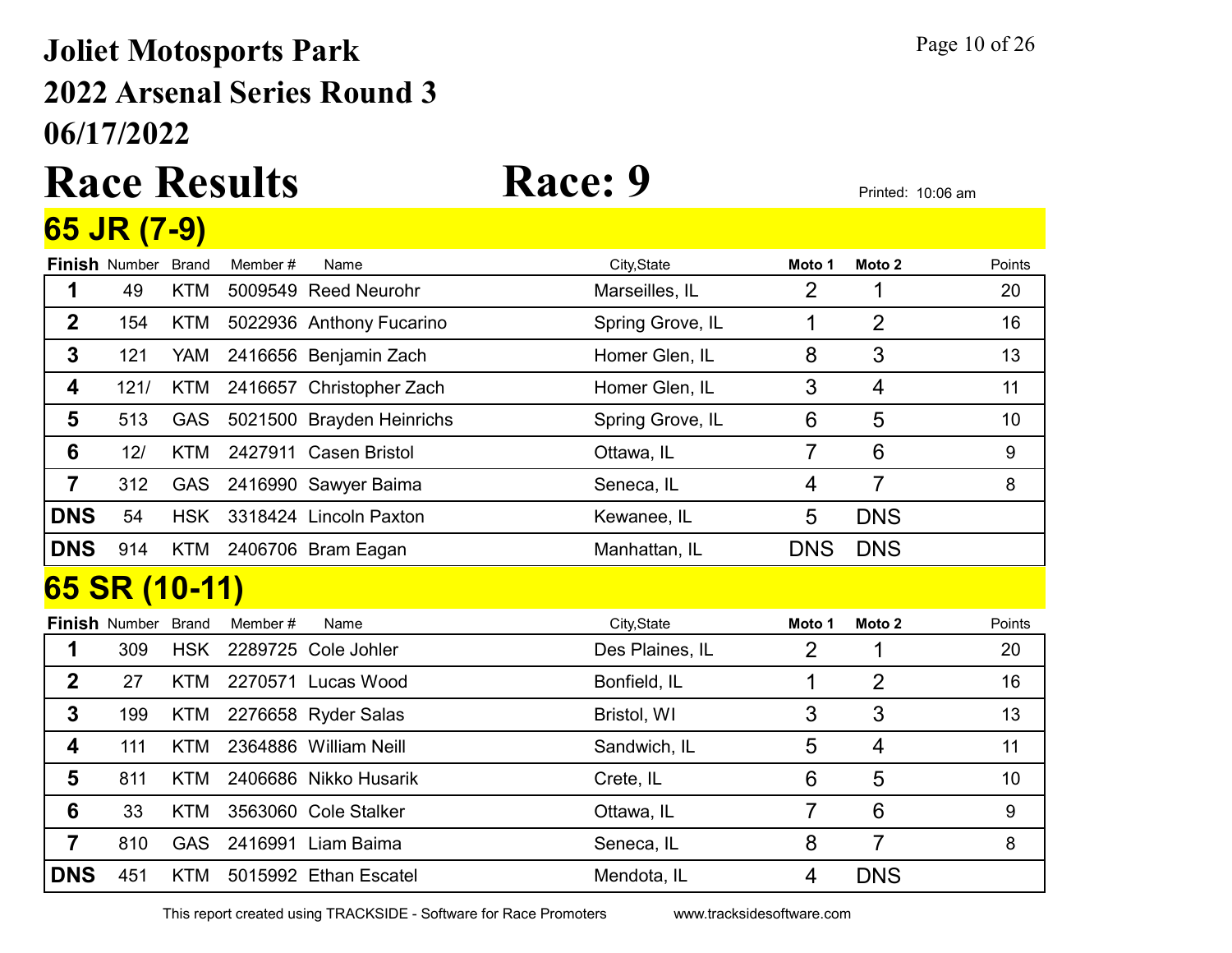## 06/17/2022 2022 Arsenal Series Round 3 Joliet Motosports Park Page 11 of 26

### Race Results Race: 10 **OFO** B

| <u>zju d</u>   |                      |              |         |                         |                |        |                   |        |
|----------------|----------------------|--------------|---------|-------------------------|----------------|--------|-------------------|--------|
|                | <b>Finish Number</b> | <b>Brand</b> | Member# | Name                    | City, State    | Moto 1 | Moto 2            | Points |
|                | 71                   | <b>KTM</b>   |         | 2316983 Conner Thompson | Ogden, IL      |        |                   | 10     |
| 25+BC          |                      |              |         |                         |                |        |                   |        |
|                | <b>Finish Number</b> | <b>Brand</b> | Member# | Name                    | City, State    | Moto 1 | Moto 2            | Points |
|                | 246                  | YAM          |         | 3196494 Max Boltz       | Earlville, IL  |        |                   | 10     |
| <b>30+BC</b>   |                      |              |         |                         |                |        |                   |        |
|                | <b>Finish Number</b> | <b>Brand</b> | Member# | Name                    | City, State    | Moto 1 | Moto <sub>2</sub> | Points |
| 1              | 108                  | <b>HON</b>   | 754241  | Jake Wojciechowski      | Dalzell, IL    |        |                   | 10     |
| $\overline{2}$ | 183                  | <b>KAW</b>   | 3192971 | Jared Uthe              | Wilmington, IL | 2      | $\overline{2}$    | 7      |
| $30+A$         |                      |              |         |                         |                |        |                   |        |
|                | <b>Finish Number</b> | <b>Brand</b> | Member# | Name                    | City, State    | Moto 1 | Moto 2            | Points |
|                | 15                   | <b>KAW</b>   | 823671  | Jeremy Barone           | Schaumburg, IL |        | 1                 | 10     |
| <b>60+</b>     |                      |              |         |                         |                |        |                   |        |
|                | <b>Finish Number</b> | <b>Brand</b> | Member# | Name                    | City, State    | Moto 1 | Moto 2            | Points |
|                | 13                   | KTM          | 526610  | Larry Dean-bank         | Joliet, IL     |        |                   | 10     |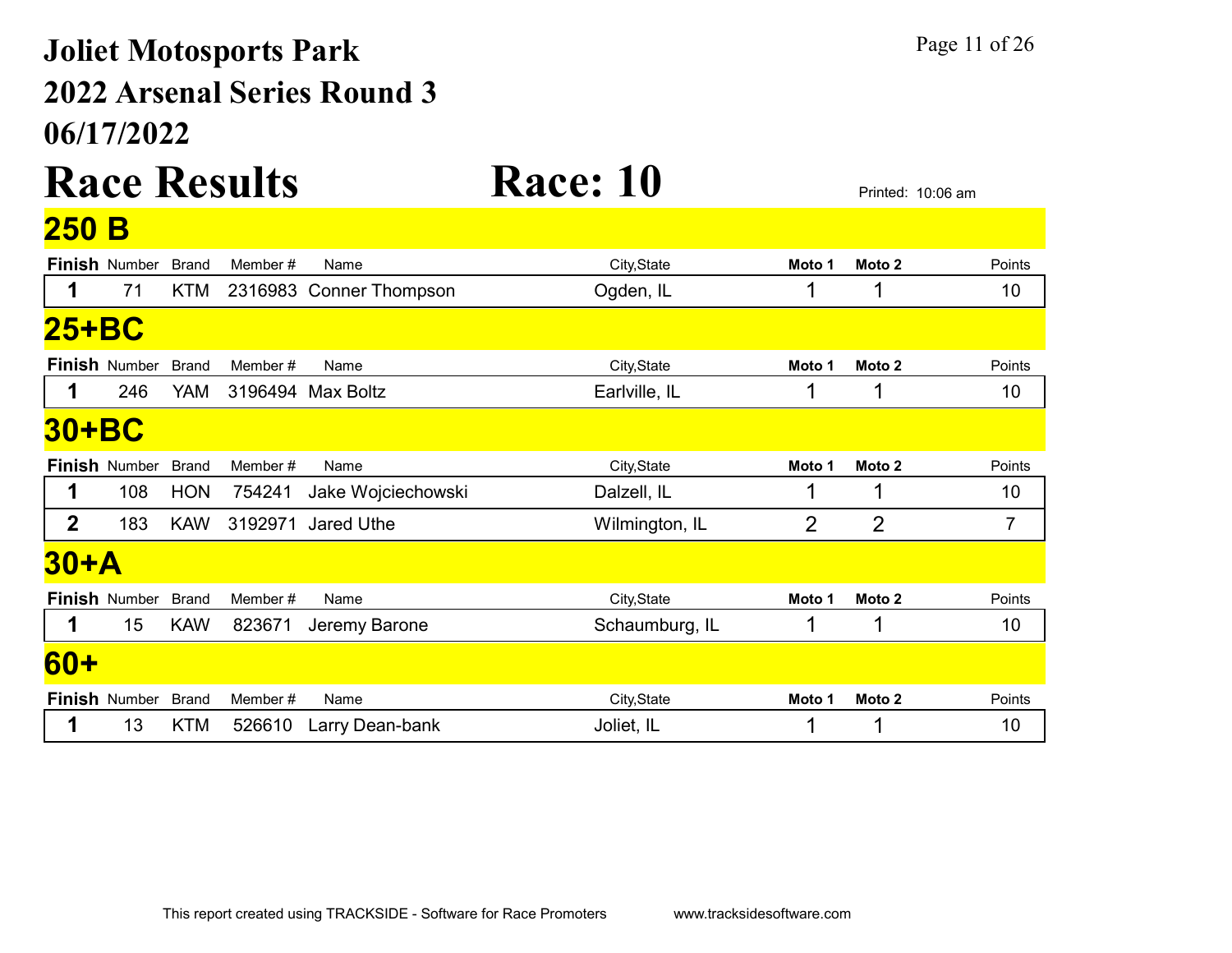## 06/17/2022 2022 Arsenal Series Round 3 Joliet Motosports Park Page 12 of 26

# Race Results Race: 11 Printed: 10:06 am

|  | <b>SUPERMINI (12-16)</b>                |                                                                        |  |
|--|-----------------------------------------|------------------------------------------------------------------------|--|
|  | <b>Finish</b> Number Brand Member# Name |                                                                        |  |
|  |                                         | $\begin{vmatrix} 1 & 57 & HSK & 3255525 & Tanner Haddon \end{vmatrix}$ |  |

|   | <b>Finish Number Brand</b> |            | Member # | Name                      | City, State     | Moto 1     | Moto 2 | Points |
|---|----------------------------|------------|----------|---------------------------|-----------------|------------|--------|--------|
|   | 57                         | <b>HSK</b> |          | 3255525 Tanner Haddon     | Wilmington, IL  |            |        | 20     |
| 2 | 127                        | KTM        |          | 5026116 Jeremiah Wilson   | Manhattan, IL   |            |        | 16     |
| 3 | 177                        |            |          | HSK 2291589 Clayton Borch | Springfield, IL |            |        |        |
|   | 799                        | <b>KAW</b> |          | 2419905 John Swims        | Elburn, IL      | <b>DNF</b> |        |        |
|   |                            | <b>HSK</b> |          | 5027987 Landyn Oliver     | Morris, IL      |            | b      | 10     |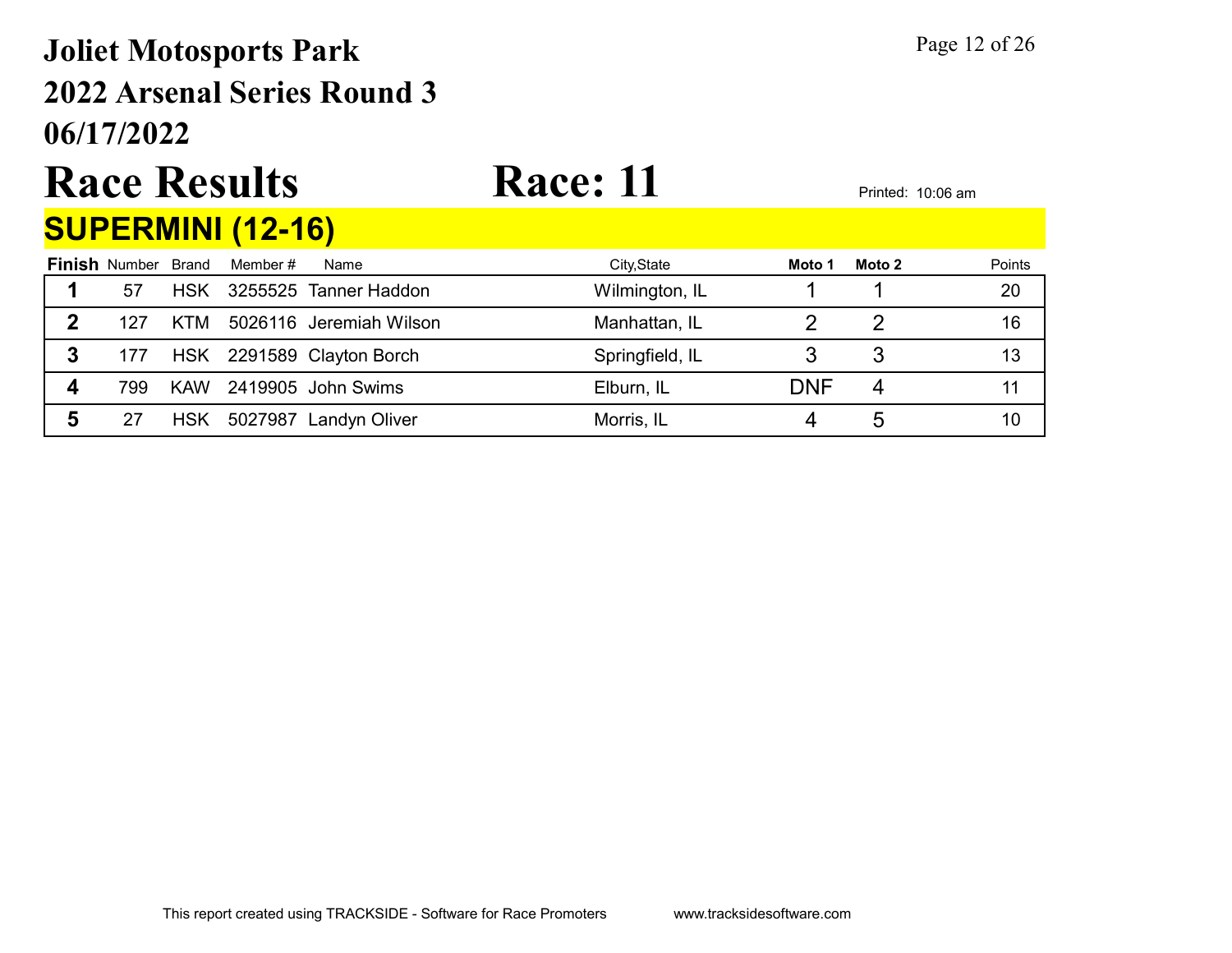## 06/17/2022 2022 Arsenal Series Round 3 Joliet Motosports Park Page 13 of 26

## Race Results Race: 12 Printed: 10:06 am 40+BC

|              | <b>Finish Number Brand</b> |            | Member # | Name                  | City, State    | Moto 1 | Moto 2 | Points |
|--------------|----------------------------|------------|----------|-----------------------|----------------|--------|--------|--------|
|              | 108                        | <b>HON</b> | 754241   | Jake Wojciechowski    | Dalzell, IL    |        |        | 10     |
| $40+A$       |                            |            |          |                       |                |        |        |        |
|              | <b>Finish Number Brand</b> |            | Member # | Name                  | City, State    | Moto 1 | Moto 2 | Points |
|              | 164                        | <b>HON</b> | 556490   | <b>Steven Perkins</b> | Leland, IL     |        |        | 10     |
| $\mathbf{2}$ | 13                         | <b>KTM</b> | 526610   | Larry Dean-bank       | Joliet, IL     |        | 2      |        |
| 3            | 15                         | <b>KAW</b> | 823671   | Jeremy Barone         | Schaumburg, IL | З      | 3      | 4      |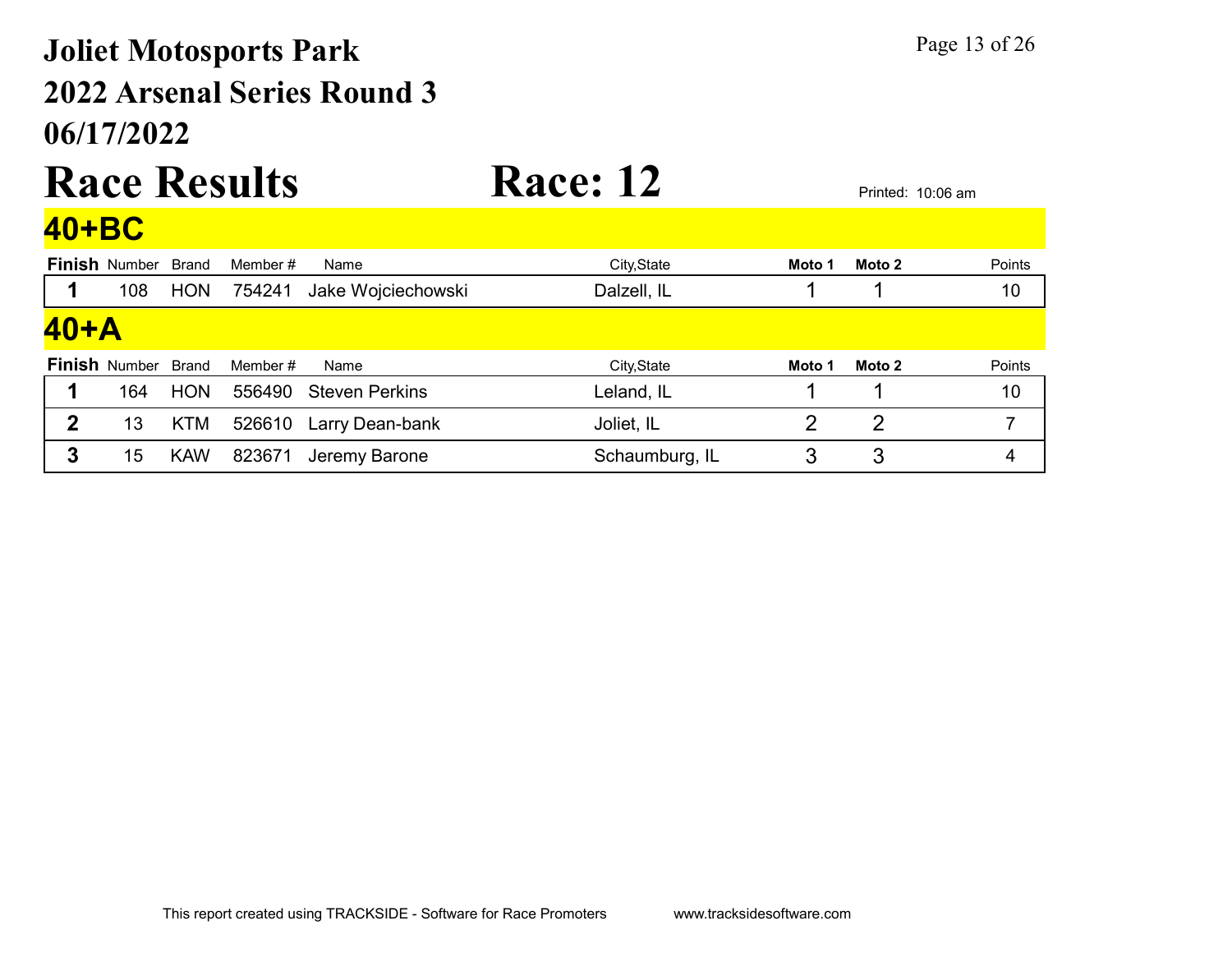## 06/17/2022 2022 Arsenal Series Round 3 Joliet Motosports Park Page 14 of 26

# Race Results Race: 13 Printed: 10:06 am

| 85 JR (9-11) |  |
|--------------|--|
|              |  |

|            | <b>Finish Number Brand</b> |            | Member # | Name                    | City, State    | Moto 1 | Moto 2     | Points |
|------------|----------------------------|------------|----------|-------------------------|----------------|--------|------------|--------|
|            | 426                        | KTM        |          | 2270579 Grant Robinson  | Ottawa, IL     |        |            | 20     |
| 2          | 27                         | KTM        |          | 2270571 Lucas Wood      | Bonfield, IL   |        |            | 16     |
| 3          | 199                        |            |          | KTM 2276658 Ryder Salas | Bristol, WI    |        | 3          | 13     |
| 4          | 2                          | <b>KAW</b> |          | 5027984 Ryder Kramer    | Diamond, IL    |        | 4          | 11     |
| 5          | 911                        | <b>KAW</b> |          | 2289748 Phoenix Uthe    | Wilmington, IL |        | 5          | 10     |
| <b>DNS</b> | 451                        | HON.       |          | 5015992 Ethan Escatel   | Mendota, IL    |        | <b>DNS</b> |        |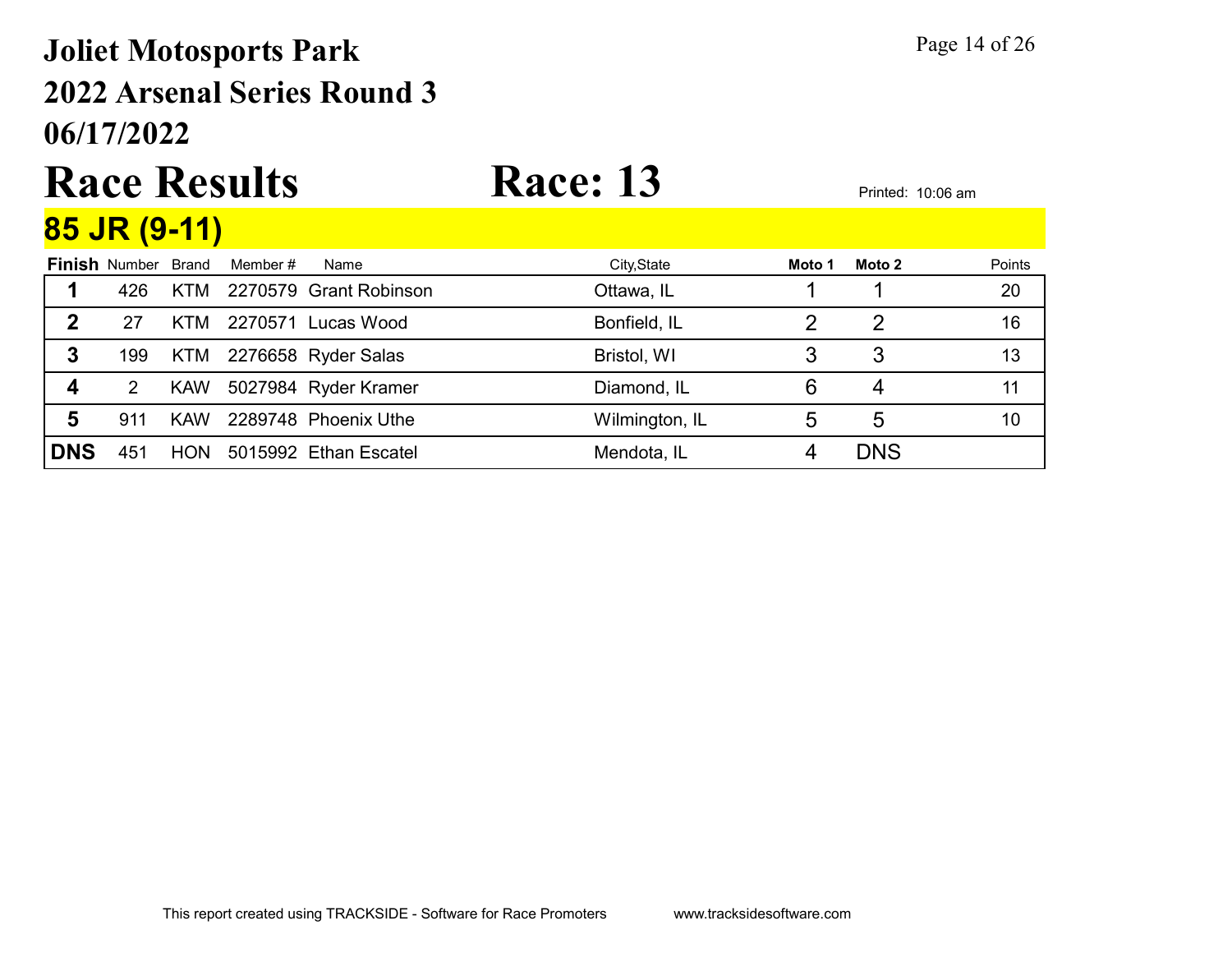## 06/17/2022 2022 Arsenal Series Round 3 Joliet Motosports Park Page 15 of 26

### Race Results Race: 14 Printed: 10:06 am  $14 \times 24$

| <u>4 Z4</u>  |                      |              |         |                        |                     |                |                   |                |
|--------------|----------------------|--------------|---------|------------------------|---------------------|----------------|-------------------|----------------|
|              | <b>Finish Number</b> | <b>Brand</b> | Member# | Name                   | City, State         | Moto 1         | Moto 2            | Points         |
| 1            | 358                  | <b>KAW</b>   |         | 3021738 Amos Vincent   |                     | 1              | 1                 | 10             |
| 2            | 549                  | <b>YAM</b>   |         | 2270585 Cole Peters    | Plainfield, IL      | 2              | $\overline{2}$    | 7              |
|              | <b>WOMEN</b>         |              |         |                        |                     |                |                   |                |
|              | <b>Finish Number</b> | <b>Brand</b> | Member# | Name                   | City, State         | Moto 1         | Moto <sub>2</sub> | Points         |
| <b>DNS</b>   | 47                   | <b>KTM</b>   |         | 2194488 Jaden Pogliano | Mazon, IL           | 1              | <b>DNS</b>        |                |
|              | <b>VINTAGE</b>       |              |         |                        |                     |                |                   |                |
|              | <b>Finish Number</b> | <b>Brand</b> | Member# | Name                   | City, State         | Moto 1         | Moto 2            | Points         |
|              | 607                  | <b>KAW</b>   | 5013665 | Dawson Boyd            | Stillman Valley, IL | 1              | 1                 | 10             |
| <b>DNS</b>   | 28                   | <b>HON</b>   |         | 5021101 Kevin Burris   | Springfield, IL     | $\overline{2}$ | <b>DNS</b>        |                |
| 50+          |                      |              |         |                        |                     |                |                   |                |
|              | Finish Number        | <b>Brand</b> | Member# | Name                   | City, State         | Moto 1         | Moto <sub>2</sub> | Points         |
|              | 164                  | <b>HON</b>   | 556490  | <b>Steven Perkins</b>  | Leland, IL          | 1              | 1                 | 10             |
| $\mathbf{2}$ | 13                   | <b>KTM</b>   | 526610  | Larry Dean-bank        | Joliet, IL          | $\overline{2}$ | $\overline{2}$    | $\overline{7}$ |
| 3            | 15                   | <b>KAW</b>   | 823671  | Jeremy Barone          | Schaumburg, IL      | 3              | 3                 | 4              |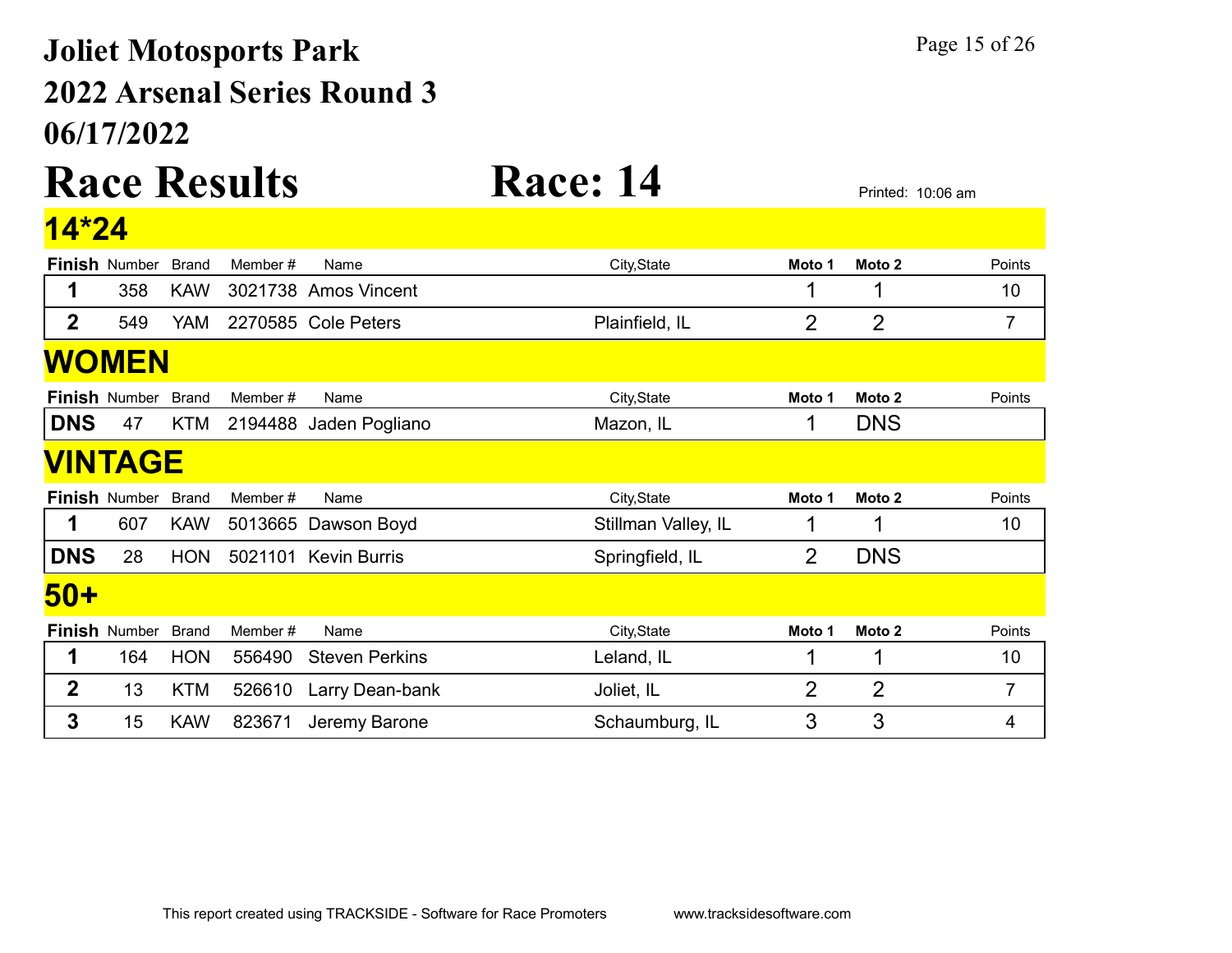### 06/17/2022 2022 Arsenal Series Round 3 Joliet Motosports Park Page 16 of 26

## Race Results Race: 15 Printed: 10:06 am 85 OPEN (9-15)

|                  | <b>Finish Number</b> | <b>Brand</b> | Member #          | Name                      | City, State     | Moto 1         | Moto 2         | Points |
|------------------|----------------------|--------------|-------------------|---------------------------|-----------------|----------------|----------------|--------|
| 1                | 66                   | <b>KTM</b>   | 2236234 Jax Ellul |                           | Mokena, IL      |                | 1              | 20     |
| $\mathbf{2}$     | 426                  | KTM          |                   | 2270579 Grant Robinson    | Ottawa, IL      | $\overline{2}$ | $\overline{2}$ | 16     |
| $\boldsymbol{3}$ | 27                   | <b>KTM</b>   |                   | 2270571 Lucas Wood        | Bonfield, IL    | 5              | 3              | 13     |
| 4                | 614                  | <b>KAW</b>   |                   | 5024327 Landon Brandt     | Marseilles, IL  | 3              | 4              | 11     |
| 5                | 414                  | YAM.         |                   | 2353066 Nicholas Brookman | Braidwood, IL   | 6              | 5              | 10     |
| 6                | 99                   | YAM          |                   | 2406733 Dominik Youngren  | New Lenox, IL   | 4              | 6              | 9      |
| 7                | 177                  | <b>HSK</b>   |                   | 2291589 Clayton Borch     | Springfield, IL | 7              | 7              | 8      |
| 8                | 515                  | YAM          |                   | 5046955 Tyler Crockett    | Coal City, IL   | 9              | 8              | 7      |
| 9                | 93                   | <b>KAW</b>   |                   | 3506673 Joshua Gritter    | Beecher, IL     | 11             | 9              | 6      |
| 10               | $\overline{2}$       | <b>KAW</b>   |                   | 5027984 Ryder Kramer      | Diamond, IL     | 10             | 10             | 5      |
| 11               | 625                  | <b>SUZ</b>   |                   | 3134494 Gage Buckley      | Romeoville, IL  | 13             | 11             | 4      |
| <b>DNS</b>       | 188                  | <b>GAS</b>   |                   | 3704328 Greyson Eales     | Marion, IA      | 8              | <b>DNS</b>     |        |
| <b>DNS</b>       | 29                   | <b>KAW</b>   |                   | 5094963 Tomasz Rusin      | Lemont, IL      | 12             | <b>DNS</b>     |        |
| <b>DNS</b>       | 222                  | <b>KTM</b>   |                   | 2353069 Maxim Sirotek     | Plainfield, IL  | <b>DNS</b>     | <b>DNS</b>     |        |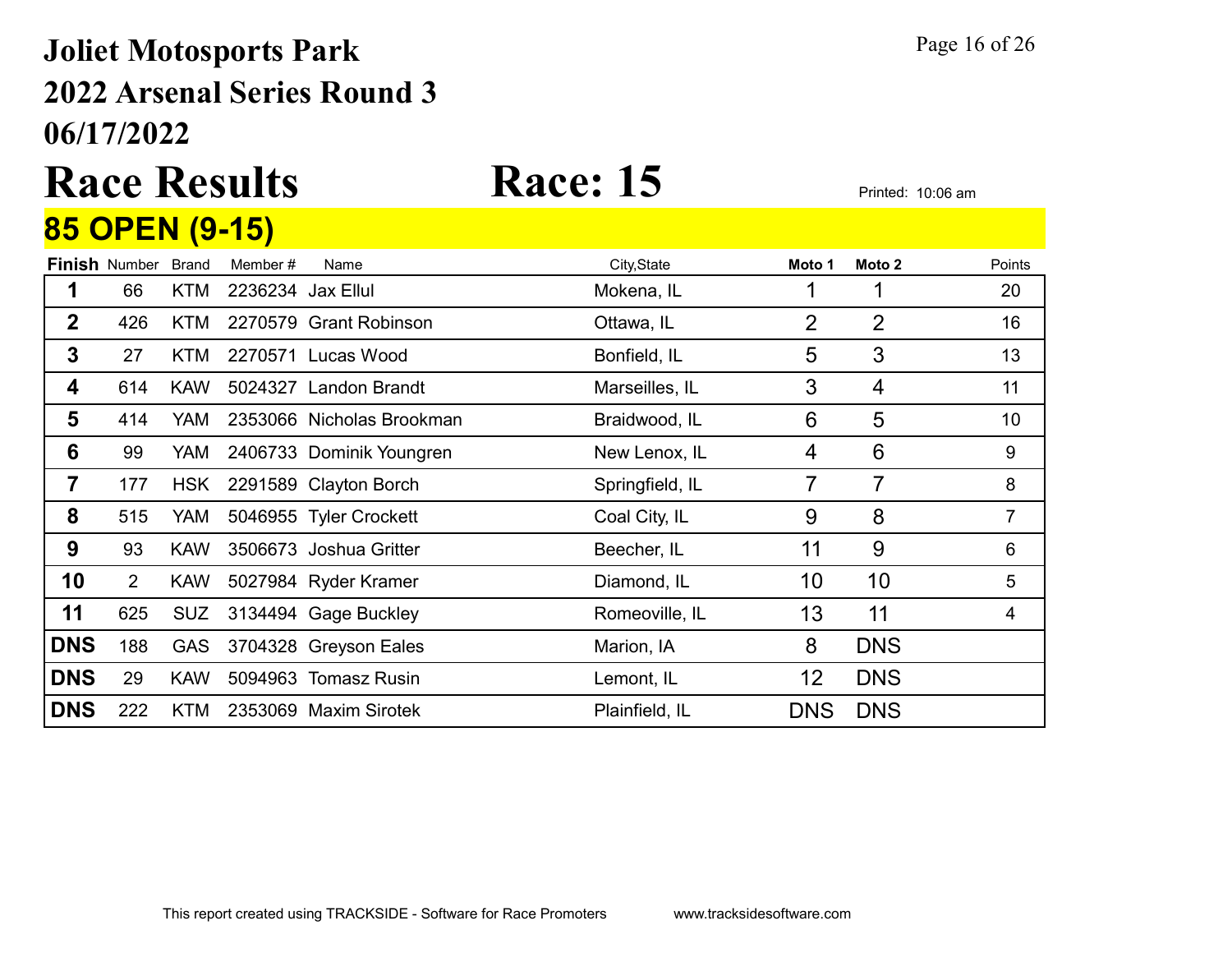## 06/17/2022 2022 Arsenal Series Round 3 Joliet Motosports Park Page 17 of 26

## Race Results Race: 16 Printed: 10:06 am 250 C

|                         | <b>Finish Number</b> | <b>Brand</b> | Member# | Name                      | City, State         | Moto 1     | Moto 2          | Points         |
|-------------------------|----------------------|--------------|---------|---------------------------|---------------------|------------|-----------------|----------------|
| 1                       | 246                  | YAM          |         | 3196494 Max Boltz         | Earlville, IL       |            |                 | 20             |
| $\mathbf 2$             | 916                  | <b>HSK</b>   |         | 5010430 Nicholas Motel    | Midlothian, IL      | 2          | 2               | 16             |
| $\mathbf{3}$            | 983                  | <b>KTM</b>   |         | 3134983 Connor Madigan    | Plainfield, IL      | 5          | 3               | 13             |
| 4                       | 358                  | <b>KAW</b>   |         | 3021738 Amos Vincent      |                     | 4          | 4               | 11             |
| 5                       | 712                  | <b>SUZ</b>   |         | 2121189 Kyle Harrison     | Wonder Lake, IL     | 8          | 5               | 10             |
| 6                       | 66                   | <b>KTM</b>   |         | 3528375 Brandan Ronek     | Momence, IL         | 3          | $6\phantom{1}6$ | 9              |
| $\overline{\mathbf{7}}$ | 177                  | <b>KTM</b>   |         | 5058906 Ryan Mushro       | Streator, IL        | 7          | $\overline{7}$  | 8              |
| 8                       | 477                  | KTM          |         | 2872477 Kevin Mulligan    | Frankfort, IL       | 11         | 8               | $\overline{7}$ |
| 9                       | 20                   | YAM          |         | 5093982 Anthony Partridge | Channahon, IL       | 10         | 9               | 6              |
| 10                      | 143                  | <b>KTM</b>   | 699533  | <b>Tyler Spizzirri</b>    | Frankfort, IL       | 9          | 10              | 5              |
| 11                      | 549                  | <b>YAM</b>   |         | 2270585 Cole Peters       | Plainfield, IL      | 12         | 11              | 4              |
| 12                      | 49                   | <b>YAM</b>   |         | 2419906 Lee Peters        | Plainfield, IL      | 13         | 12              | 3              |
| 13                      | 687                  | <b>KAW</b>   |         | 5013665 Dawson Boyd       | Stillman Valley, IL | 14         | 13              | $\overline{2}$ |
| <b>DNS</b>              | 220                  | KTM          |         | 2241676 Cole Kjormoe      | Anamosa, IA         | 6          | <b>DNS</b>      |                |
| <b>DNS</b>              | 17                   | YAM          |         | 5054454 Anthony Hustead   | Plainfield, IL      | <b>DNS</b> | <b>DNS</b>      |                |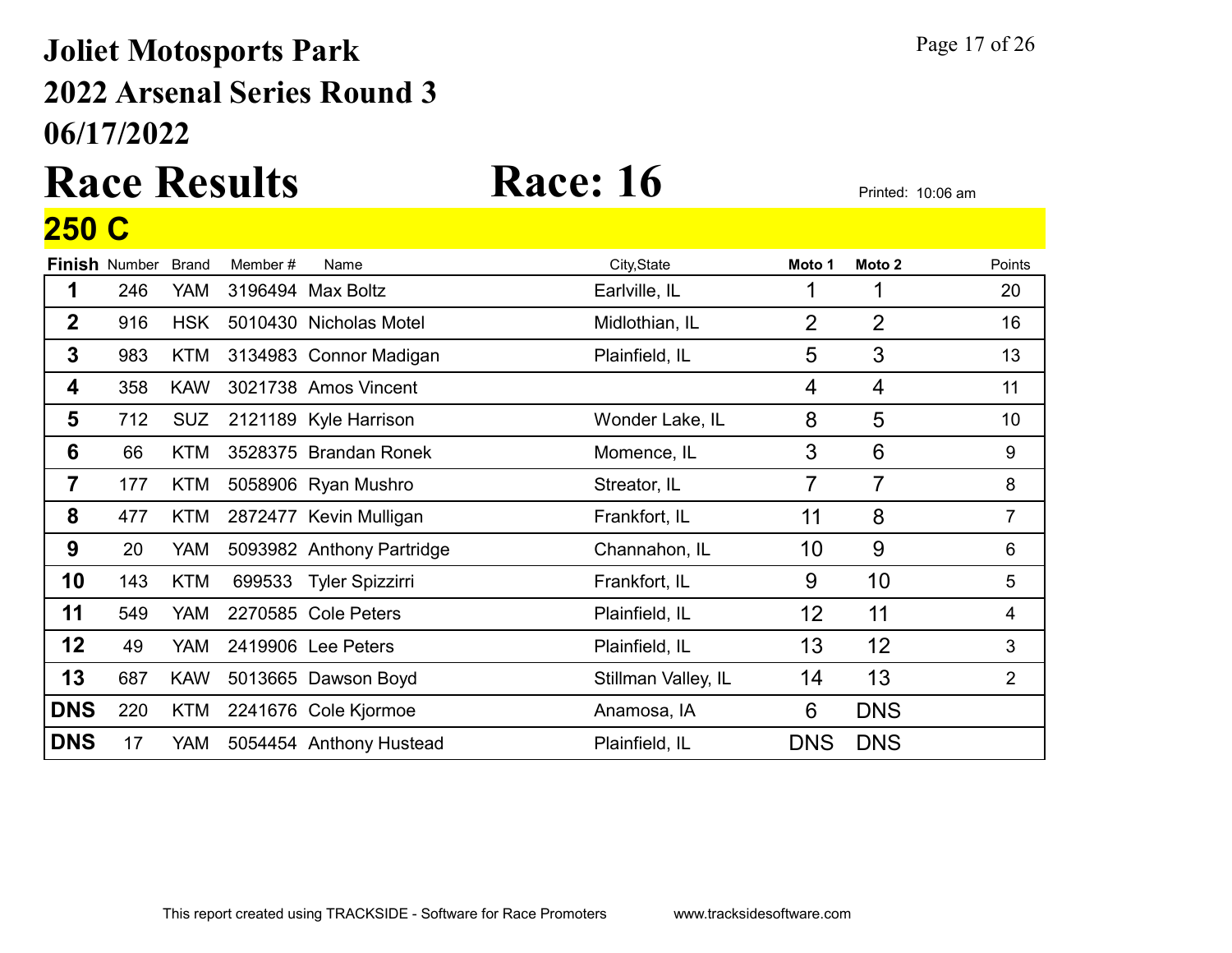## 06/17/2022 2022 Arsenal Series Round 3 Joliet Motosports Park Page 18 of 26

# Race Results Race: 17 Printed: 10:06 am

### 50cc PEE WEE OPEN (4-8)

|             | <b>Finish Number</b> | <b>Brand</b> | Member# | Name                      | City, State     | Moto 1         | Moto 2         | Points         |
|-------------|----------------------|--------------|---------|---------------------------|-----------------|----------------|----------------|----------------|
|             | 731                  | KTM          |         | 2420637 Cayden Mathews    | Mokena, IL      | 4              |                | 20             |
| $\mathbf 2$ | 11                   | <b>COB</b>   |         | 5050464 Daron Harvey      | Ottawa, IL      |                | $\overline{2}$ | 16             |
| 3           | 95                   | KTM          |         | 2420658 Kayden Moore      | Algonquin, IL   | $\overline{2}$ | 3              | 13             |
| 4           | 726                  | <b>KTM</b>   |         | 5025624 Braxton Grayling  | Braidwood, IL   | 3              | 4              | 11             |
| 5           | 720                  | KTM          |         | 2420655 Lucian Komperda   | Chicago, IL     | 5              | 5              | 10             |
| 6           | 398                  | COB          |         | 5053398 Carmen Manno Jr.  | Maple Park, IL  | 6              | 6              | 9              |
| 7           | 102                  | COB          |         | 2406746 Reid Mckinney     | Coal City, IL   | 7              | 7              | 8              |
| 8           | 632                  | <b>COB</b>   |         | 2405684 Kolm Sloan        | Atkinson, IL    | 8              | 8              | 7              |
| 9           | 925                  | KTM          |         | 5088976 Declan Harrington | Tinley Park, IL | 9              | 9              | 6              |
| 10          | 999                  | <b>STA</b>   |         | 5014031 Jackson Kooistra  | Sycamore, IL    | 14             | 10             | 5              |
| 11          | $\mathsf{x}$         | COB          |         | 2420126 Anthony Jobbe     | Cedar Lake, IN  | 10             | 11             | 4              |
| 12          | 113                  | KTM          |         | 2434913 Rhys Guimond      | Chebanse, IL    | 11             | 12             | 3              |
| 13          | 90                   | <b>HON</b>   |         | 5095997 Nolan Cooper      | Chicago, IL     | 13             | 13             | $\overline{2}$ |
| <b>DNS</b>  | 414                  | KTM          |         | 2406697 Chloe Markut      | Ottawa, IL      | 12             | <b>DNS</b>     |                |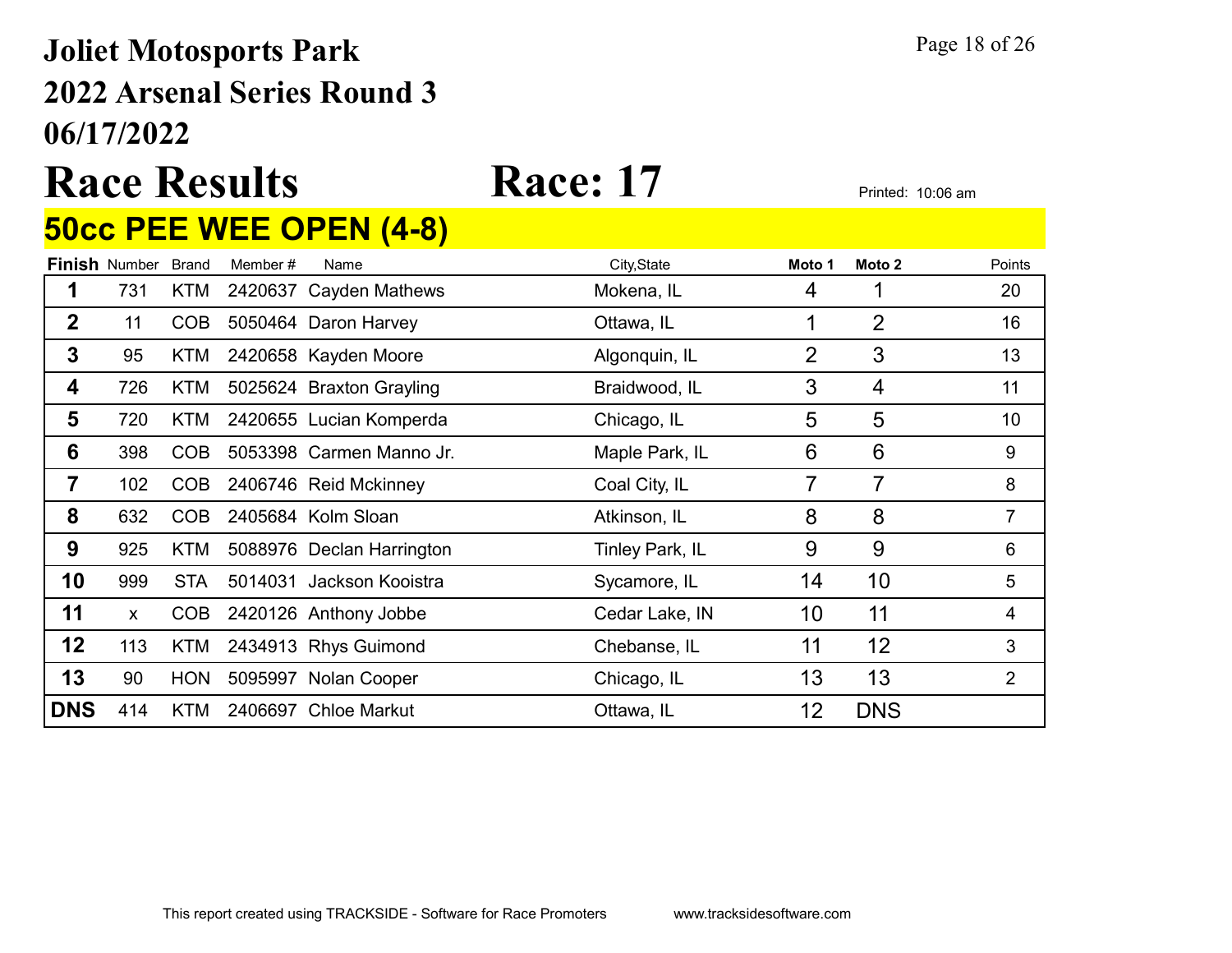## 06/17/2022 2022 Arsenal Series Round 3 Joliet Motosports Park Page 19 of 26

# Race Results Race: 18 Printed: 10:06 am

### CHILD MID-SIZE (4-STROKE)

|   | <b>Finish Number</b> | Brand      | Member # | Name                       | City, State     | Moto 1 | Moto 2 | Points |
|---|----------------------|------------|----------|----------------------------|-----------------|--------|--------|--------|
|   | 31                   | YAM        |          | 2363077 Kyle Baumann       | Glenview, IL    |        |        | 20     |
| 2 | 527                  | <b>KAW</b> |          | 2420640 Michael Doti       | Joliet, IL      |        | 2      | 16     |
| 3 |                      | KTM        |          | 3563060 Cole Stalker       | Ottawa, IL      |        | 3      | 13     |
|   | 711                  | <b>KAW</b> |          | 2363059 Kenneth Grace      | New Lenox, IL   |        | 4      | 11     |
| 5 | 120/                 |            |          | HON 2427843 Kaylee Huffman | Bloomington, IL |        | 5      | 10     |
| 6 | 120                  | <b>YAM</b> |          | 2420651 Cameron Cerney     | Lockport, IL    | 5      | 6      | 9      |
|   | 28                   | <b>HON</b> |          | 5041575 Nevaeh Minnis      | Plano, IL       | 6      |        | 8      |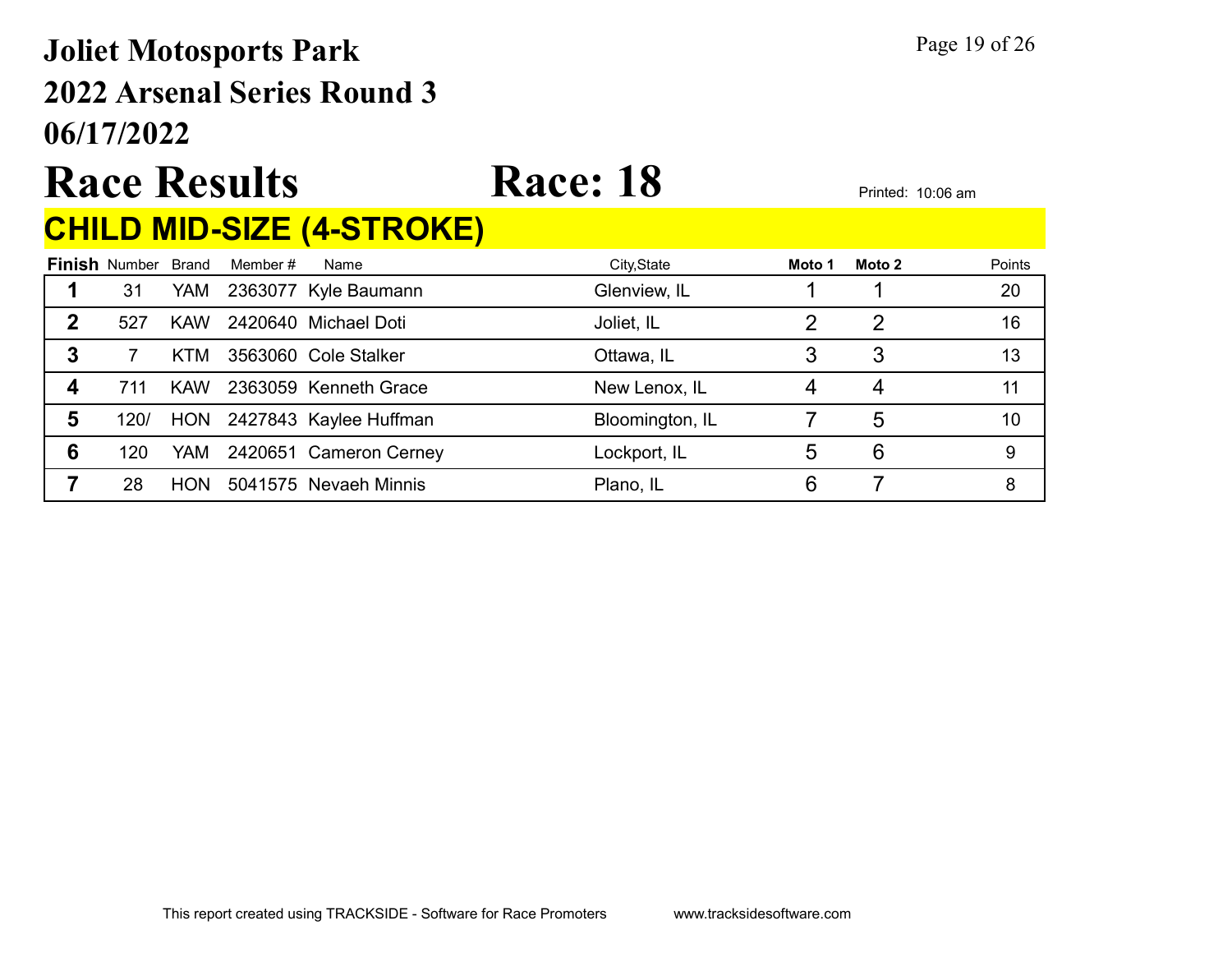### 06/17/2022 2022 Arsenal Series Round 3 Joliet Motosports Park Page 20 of 26

# Race Results Race: 19

### 50cc OIL INJECTED (4-8)

|    | <b>Finish Number</b> | Brand      | Member # | Name                        | City, State          | Moto 1     | Moto 2 | Points |
|----|----------------------|------------|----------|-----------------------------|----------------------|------------|--------|--------|
|    | 11                   | COB        |          | 5050464 Daron Harvey        | Ottawa, IL           | <b>DNS</b> |        | 20     |
| 2  | 16                   | YAM        |          | 5089227 Joseph Rodriguez    | Romeoville, IL       | 4          | 2      | 16     |
| 3  | 7                    | COB        |          | 5052944 Brayden Hastings    | Freeport, IL         |            | 3      | 13     |
| 4  | 222                  | YAM.       |          | 5085304 Hank Biernat        | Odell, IL            | 2          | 4      | 11     |
| 5  | 113                  | KTM        |          | 2434913 Rhys Guimond        | Chebanse, IL         | 3          | 5      | 10     |
| 6  | 122                  | YAM        |          | 5082769 Owen Bailey         | Crete, IL            | 5          | 6      | 9      |
|    | 95                   | <b>KTM</b> |          | 2420657 Kamden Moore        | Algonquin, IL        | 6          | 7      | 8      |
| 8  | 428                  | <b>KTM</b> |          | 5059477 Phoenix Rodriguez   | Pleasant Prairie, WI | 10         | 8      |        |
| 9  | 804                  | YAM.       |          | 5089804 Connor Ethell       | Saint John, IN       |            | 9      | 6      |
| 10 | 71                   | YAM        |          | 5094227 Evelynne Bentkowski | New Lenox, IL        | 9          | 10     | 5      |
| 11 | 414                  | <b>KTM</b> |          | 2406697 Chloe Markut        | Ottawa, IL           | 8          | 11     | 4      |
| 12 | 999                  | <b>KTM</b> | 5014031  | Jackson Kooistra            | Sycamore, IL         | <b>DNS</b> | 12     | 3      |
|    |                      |            |          |                             |                      |            |        |        |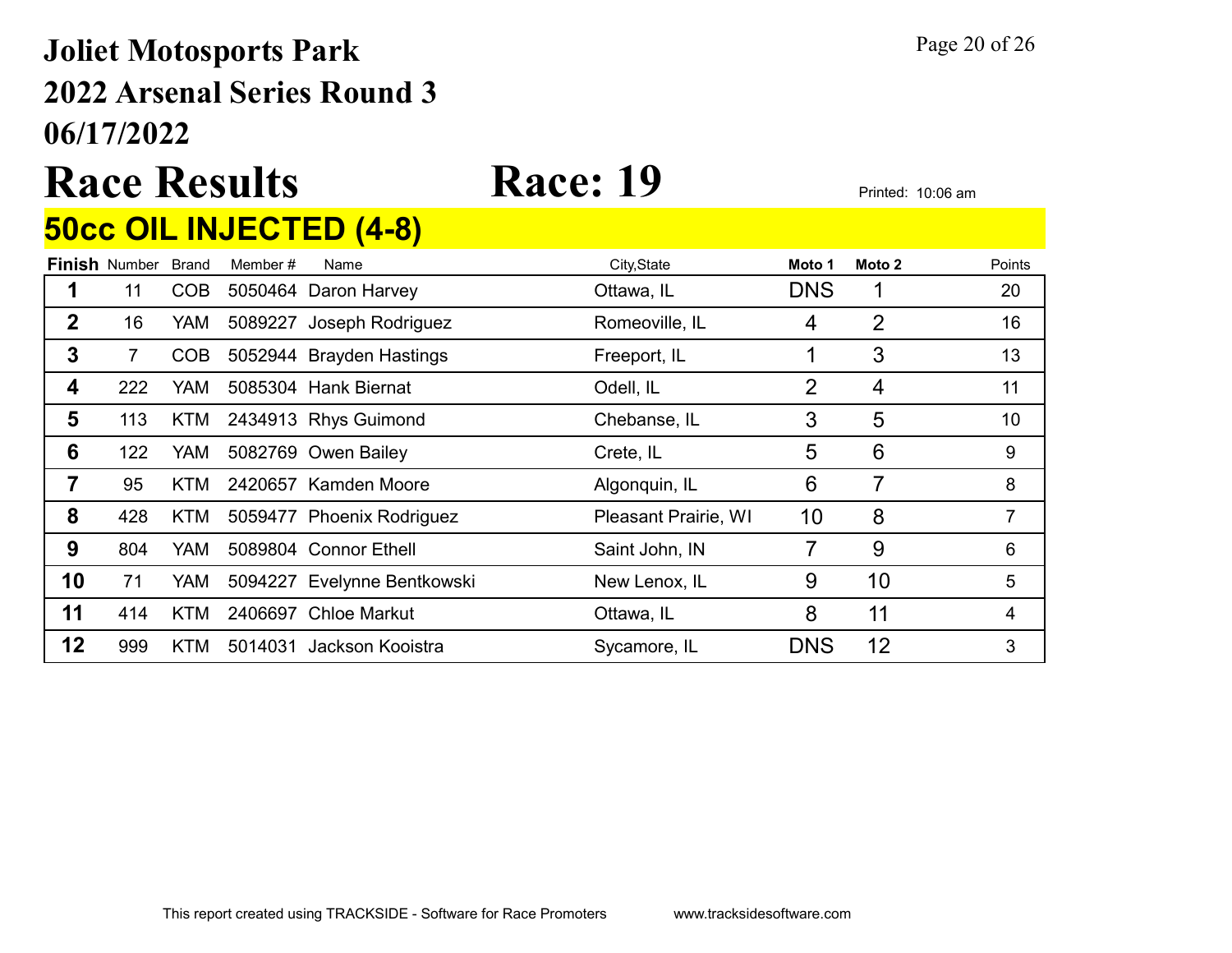## 06/17/2022 2022 Arsenal Series Round 3 Joliet Motosports Park Page 21 of 26

# Race Results Race: 20 Printed: 10:06 am

### ADULT MID-SIZE (STOCK)

|   | <b>Finish Number Brand</b> |            | Member # | Name                      | City, State      | Moto 1 | Moto 2 | Points |
|---|----------------------------|------------|----------|---------------------------|------------------|--------|--------|--------|
|   | 223                        | <b>HON</b> |          | 5023482 Colton Wollenzien | Chebanse, IL     |        |        | 20     |
| 2 | 69                         | <b>KAW</b> |          | 2406733 Dominik Youngren  | New Lenox, IL    |        | 2      | 16     |
| 3 | 11/                        | <b>HON</b> |          | 2420641 Gaven Cantwell    | Oak Lawn, IL     |        |        | 13     |
| Δ | 527                        | <b>KAW</b> |          | 2420640 Michael Doti      | Joliet, IL       | 6      | 4      | 11     |
| 5 | 721                        | <b>KAW</b> |          | 5033112 Justin Mikel Sr   | Plano, IL        |        | 5      | 10     |
| 6 | 120                        | <b>KAW</b> |          | 5059147 Carl Huffman      | Bloomington, IL  | 5      | 6      | 9      |
|   | 111                        | <b>KAW</b> |          | 5095654 Anthony Castro    | Crystal Lake, IL |        |        | 8      |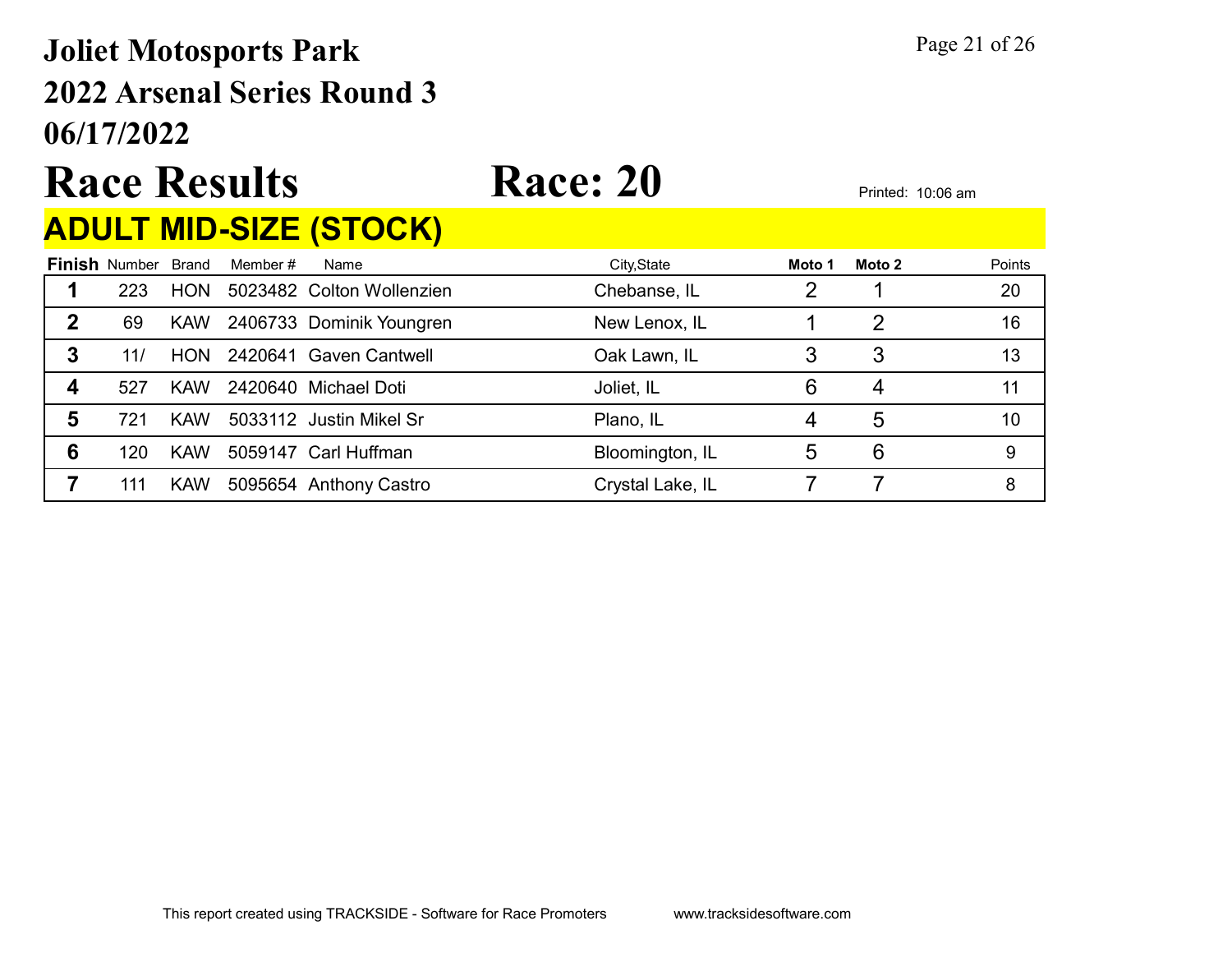### 06/17/2022 2022 Arsenal Series Round 3 Joliet Motosports Park Page 22 of 26

### Race Results Race: 21 Printed: 10:06 am PEE WEE WOBBLER

|                 |                      |              | <u>U U </u><br><u>VDDLLII</u> |                             |                      |                |                   |                  |
|-----------------|----------------------|--------------|-------------------------------|-----------------------------|----------------------|----------------|-------------------|------------------|
|                 | <b>Finish Number</b> | <b>Brand</b> | Member#                       | Name                        | City, State          | Moto 1         | Moto <sub>2</sub> | Points           |
| 1               | 16                   | <b>YAM</b>   | 5089227                       | Joseph Rodriguez            | Romeoville, IL       | 3              | 1                 | 20               |
| $\overline{2}$  | 222                  | <b>YAM</b>   |                               | 5085304 Hank Biernat        | Odell, IL            | 1              | $\overline{2}$    | 16               |
| $\mathbf{3}$    | 29                   | <b>YAM</b>   |                               | 5014031 Jackson Kooistra    | Sycamore, IL         | $\overline{2}$ | 3                 | 13               |
| 4               | 95                   | <b>YAM</b>   |                               | 2420657 Kamden Moore        | Algonquin, IL        | 4              | 4                 | 10               |
| 5               | 90                   | <b>HON</b>   |                               | 5095997 Nolan Cooper        | Chicago, IL          | 9              | 5                 | 11               |
| $6\phantom{1}6$ | 22                   | <b>YAM</b>   |                               | 2399881 Hudson Hinich       | Bonfield, IL         | 63             | 6                 | $\boldsymbol{9}$ |
| $\overline{7}$  | 459                  | <b>HON</b>   |                               | 2435643 Justin Mikel Jr     | Plano, IL            | 8              | $\overline{7}$    | $\,8\,$          |
| 8               | 717                  | <b>HON</b>   |                               | 5041574 Janessa Mikel       | Plano, IL            | 13             | 8                 | $\overline{7}$   |
| 9               | 428                  | <b>YAM</b>   |                               | 5059477 Phoenix Rodriguez   | Pleasant Prairie, WI | $\overline{7}$ | 9                 | 6                |
| 10              | 122                  | YAM          |                               | 5082769 Owen Bailey         | Crete, IL            | 5              | 10                | 5                |
| 11              | 24                   | YAM          |                               | 5092757 Owen Rentschler     | Cedar Lake, IN       | 12             | 11                | 4                |
| 12              | 102                  | <b>YAM</b>   |                               | 2406698 Camden Mckinney     | Coal City, IL        | 14             | 12                | 3                |
| 13              | 804                  | <b>YAM</b>   |                               | 5089804 Connor Ethell       | Saint John, IN       | 10             | 13                | $\overline{2}$   |
| 14              | 71                   | YAM          |                               | 5094227 Evelynne Bentkowski | New Lenox, IL        | 18             | 14                | 1                |
| 15              | 21                   | <b>KTM</b>   |                               | 5088979 Noah Cullom         | Cary, IL             | 16             | 15                |                  |
| 16              | 44                   | <b>YAM</b>   |                               | 5071323 Bennet Broglin      | Williamsville, IL    | 15             | 16                |                  |
| 17              | 35                   | <b>YAM</b>   |                               | 2419903 Tyse Potter         | Princeville, IL      | 17             | 17                |                  |
| 18              | 14                   | <b>YAM</b>   |                               | 5049909 Hadley Kincaid      | Sherman, IL          | 19             | 18                |                  |
| 19              | $\pmb{\mathsf{X}}$   |              |                               | YAM 23998822 Harper Hinich  | Bonfield, IL         | 20             | 19                |                  |
|                 |                      |              |                               |                             |                      |                |                   |                  |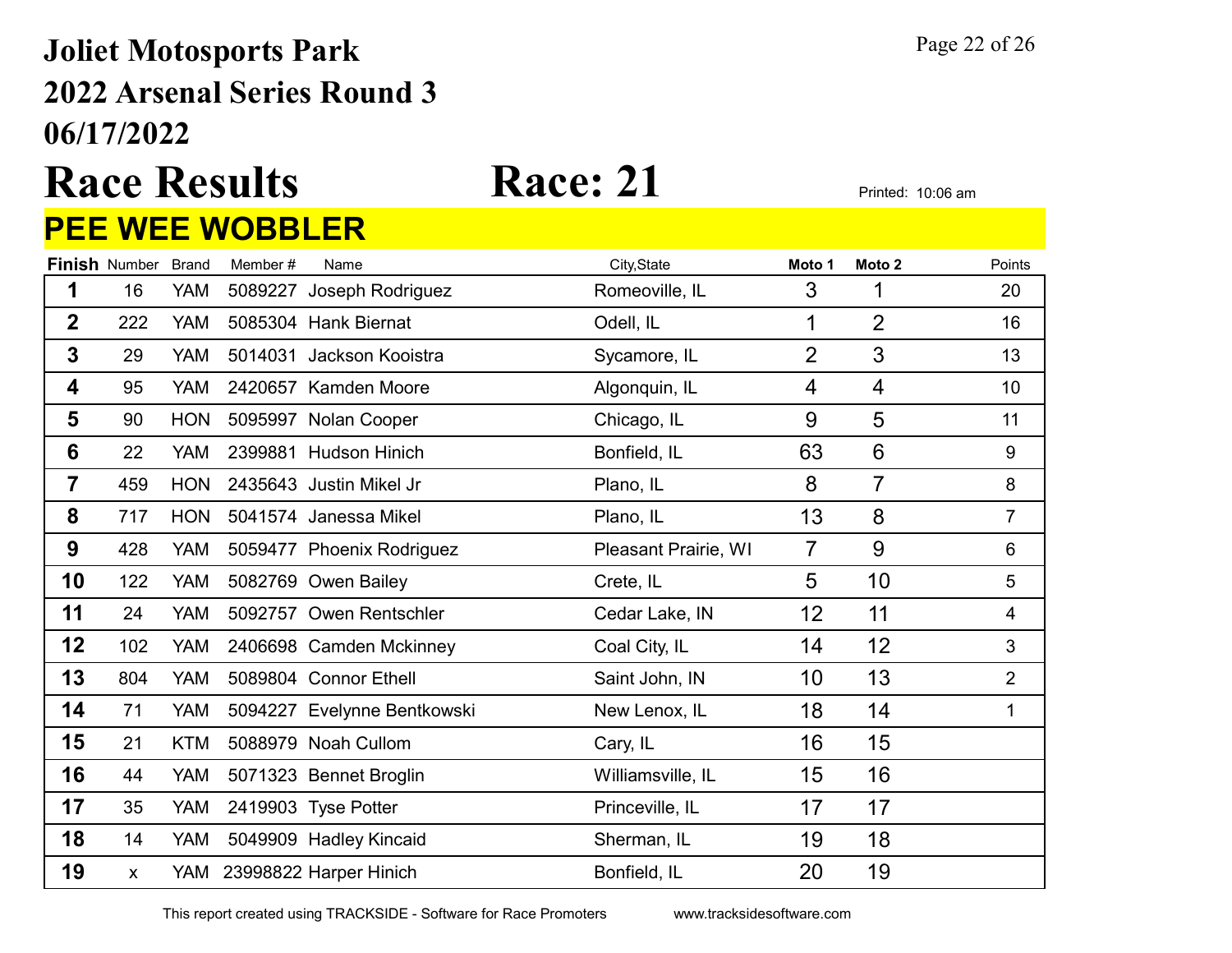## 06/17/2022 2022 Arsenal Series Round 3 Joliet Motosports Park Page 23 of 26

# Race Results Race: 21 Printed: 10:06 am

### PEE WEE WOBBLER

|     | <b>Finish Number Brand</b> |            | Member # | Name                 | Citv.State | Moto 1 | Moto 2 | Points |
|-----|----------------------------|------------|----------|----------------------|------------|--------|--------|--------|
| DNS | $\Delta 1\Delta$           | <b>KTM</b> |          | 2406697 Chloe Markut | )ttawa.    |        | DN.S   |        |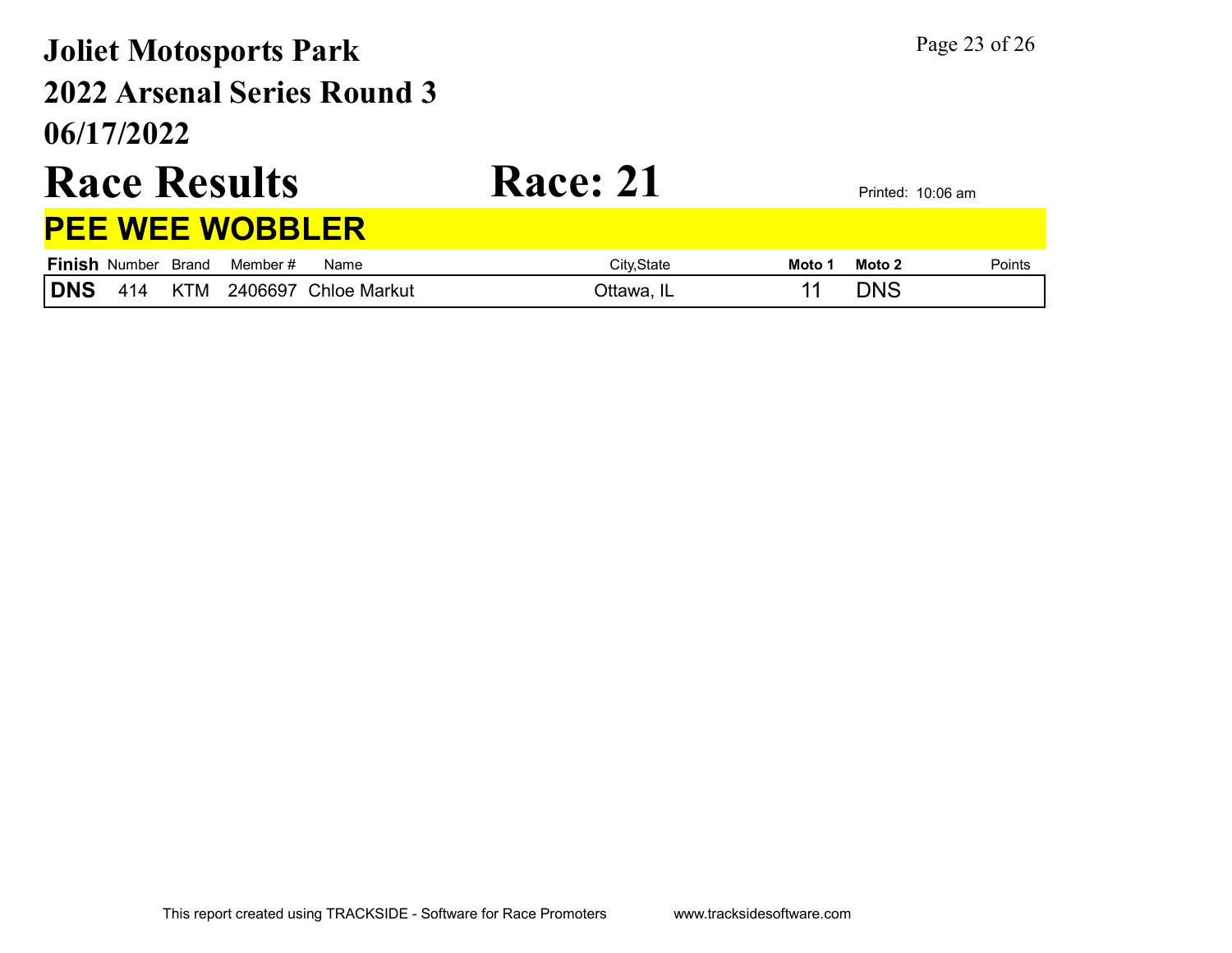### 06/17/2022 2022 Arsenal Series Round 3 Joliet Motosports Park Page 24 of 26

# Race Results Race: 22 Printed: 10:06 am

### **Finish** Number Brand Member # Name **City,State Moto 1 Moto 2** Points 65 CLUTCH 1 199 KTM 2276658 Ryder Salas Bristol, WI 1 1 1 20 **2** 33 KTM 3563060 Cole Stalker **COLECT COLECT COLECT 16** Ottawa, IL 2 2 2 16 3 711 YAM 2363059 Kenneth Grace New Lenox, IL 3 3 3 13 **4** 26 HSK 2270572 Leila Wood Bonfield, IL 4 4 4 11 **5** 394 YAM 5049908 Tanner Kincaid Sherman, IL 6 5 5 10  $\overline{6}$  921 KAW 5053856 Max Miller Rochester, IL  $\overline{8}$  6 6 9 **7** 10 KTM 2420122 Aiden Tipton **Fairbury, IL** 5 7 8

8 777 KAW 5069612 William Swims Elburn, IL 7 8 7

**9** 820 KTM 5093693 Sam Sundberg Homer Glen, IL 12 9 6

**10** 731 COB 2420637 Cayden Mathews Mokena, IL 11 10 5

11 120 YAM 2427843 Kaylee Huffman Bloomington, IL 9 11 4

**DNS** 247 KAW 5018926 Eli Aldana Las Vegas, MI 10 DNS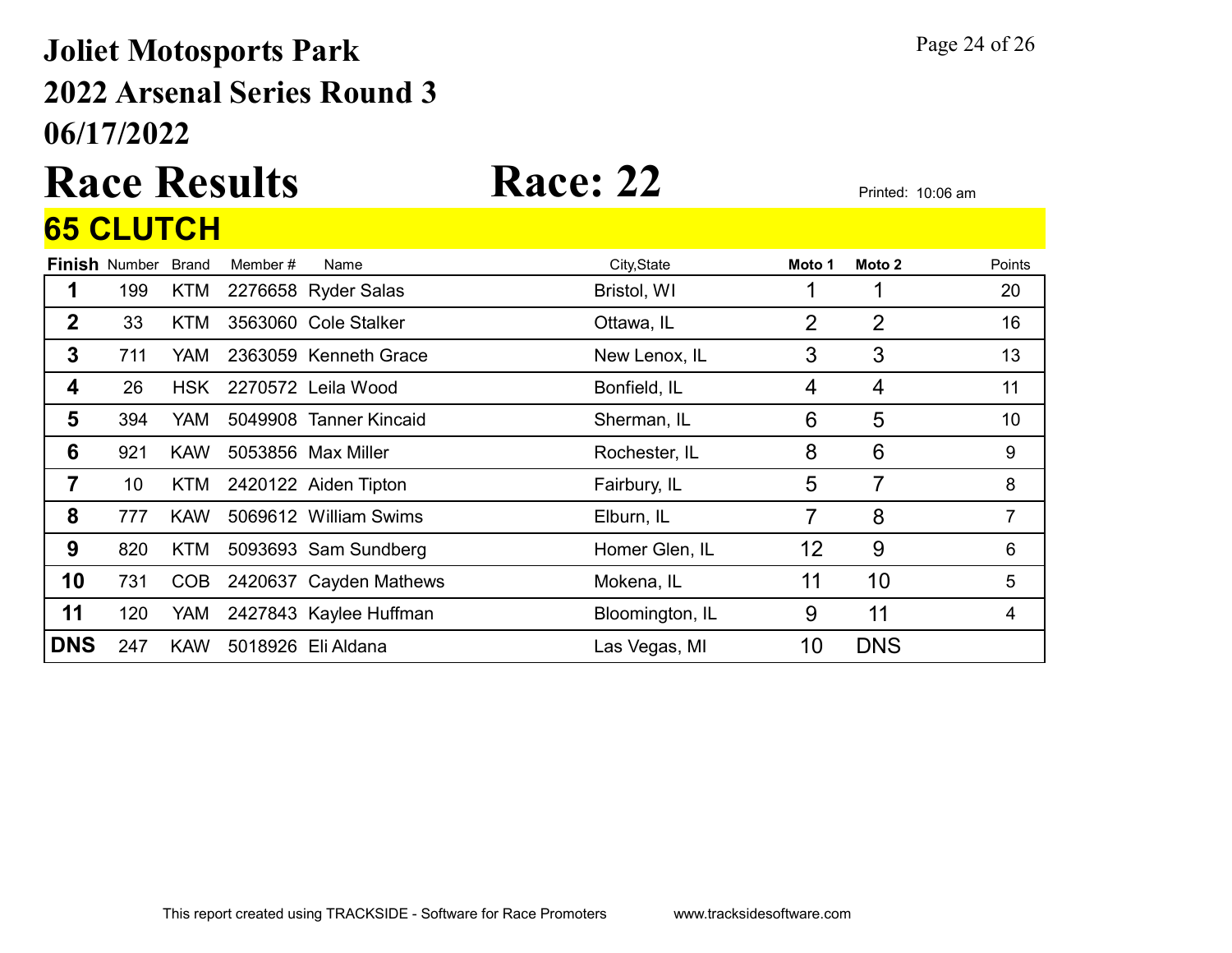## 06/17/2022 2022 Arsenal Series Round 3 Joliet Motosports Park Page 25 of 26

# Race Results Race: 23 Printed: 10:06 am

### ADULT MID-SIZE (MOD)

|            | <b>Finish Number Brand</b> |            | Member # | Name                             | City, State           | Moto 1 | Moto 2     | Points |
|------------|----------------------------|------------|----------|----------------------------------|-----------------------|--------|------------|--------|
|            | 27                         |            |          | OTH 2364837 Brantley Hendrickson | Milton, WI            |        |            | 20     |
| 2          | 618                        | <b>KAW</b> |          | 2399899 Alex Oertfitz            | Crystal Lake, IL      |        |            | 16     |
| 3          | 223                        | <b>HON</b> |          | 5023482 Colton Wollenzien        | Chebanse, IL          |        |            | 13     |
| <b>DNF</b> | 474                        |            |          | OTH 5095833 Joseph Rodriguez     | Romeoville, IL        |        | <b>DNF</b> |        |
| <b>DNS</b> |                            |            |          | HON 2517316 Jody Barry           | Lake In The Hills, IL |        | <b>DNS</b> |        |